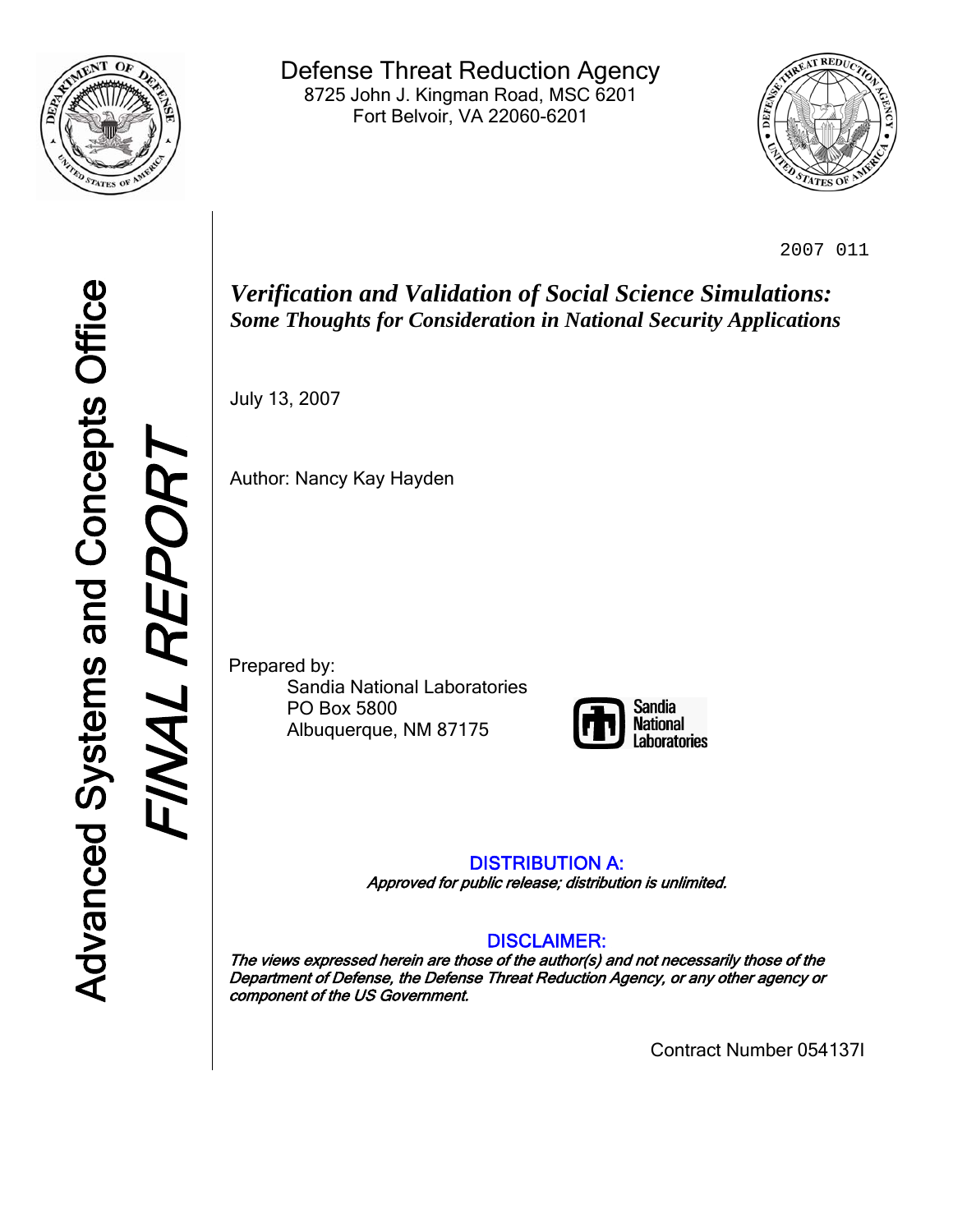*Verification and Validation of Social Science Simulations: Some Thoughts for Consideration in National Security Applications* 



**Nancy Kay Hayden Sandia National Laboratories Albuquerque, NM** 

July 13, 2007

*Work performed for Defense Threat Reduction Agency/Advanced Systems and Concepts Office (DTRA/ASCO) Contract Number 054137I.* 

Sandia is a multiprogram laboratory operated by Sandia Corporation, a Lockheed Martin Company, for the United States Department of Energy under contract DE-AC04- 94AL85000.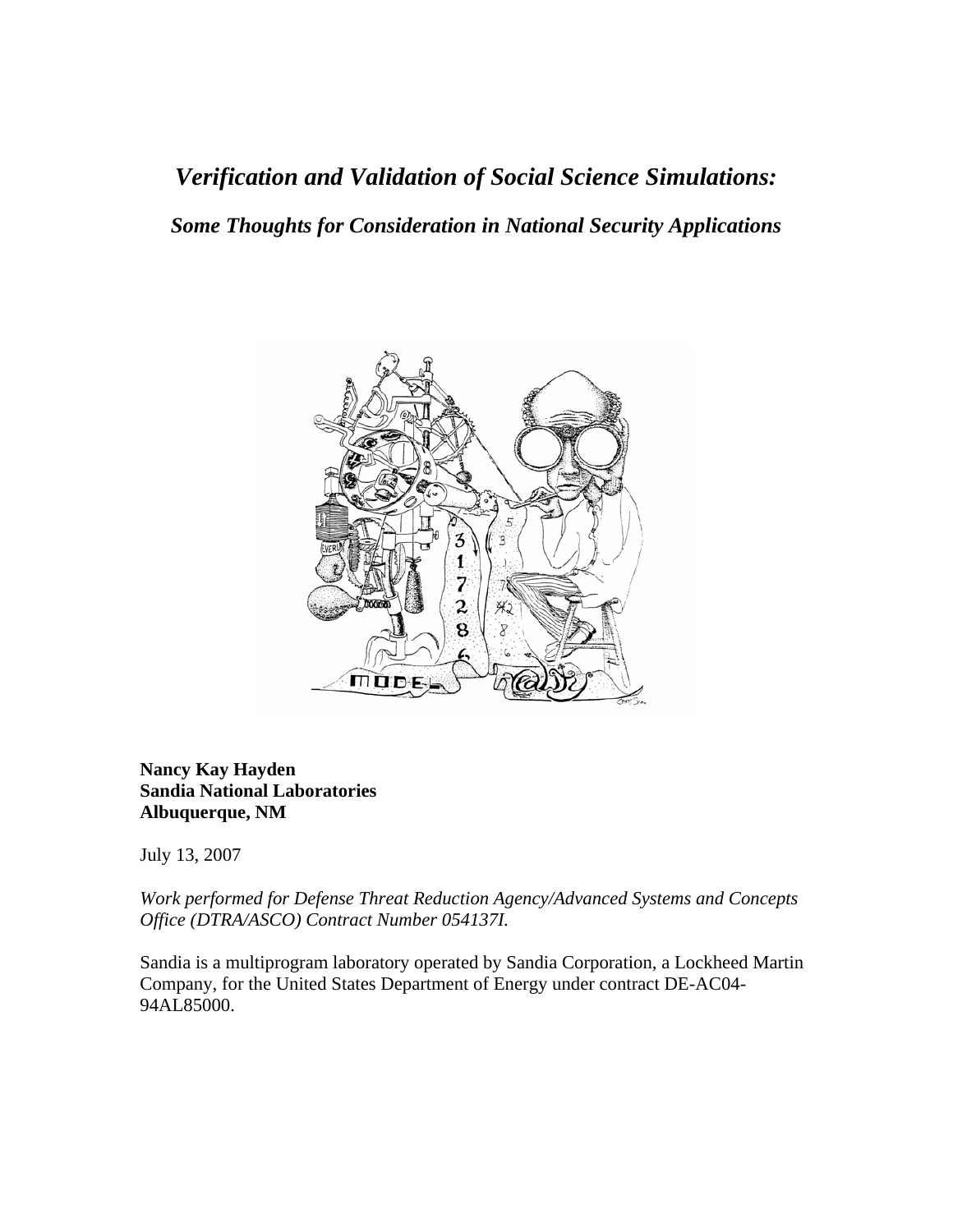## **Acknowledgements**

Over the years, many colleagues have contributed to the ideas contained in this report. I especially thank those who supported and trained me in real time on methods for model validation and uncertainty quantification for decision analysis while working together on the Yucca Mountain and Waste Isolation Pilot Projects: Felton Bingham, Lyn Tyler, Jon Helton, Fred Mendenhall, Richard Lincoln, "Rip" Anderson, Mel Marietta, Martin Tierney, Steve Hora, and Walt Beyeler. More recently, I thank my friends and colleagues Jessica Glicken Turnley, Laura McNamara, and Wendell Jones for deep insights into the commonalities and differences between approaches to these problems in the social science, engineering, and information systems communities. Jessica deserves special thanks for original conception of the paper. I thank the program sponsors and colleagues at DTRA/ASCO -- Jennifer Perry and D.J. Patil in particular -- for insight, guidance, technical expertise and patience during the project. Finally, thanks go to Trey Hammond, Timothy Drummond, and William Prindle, who generously reviewed various versions of the manuscript and provided valuable review and editorial comments.

# **Disclaimer of Liability**

This work of authorship was prepared as an account of work sponsored by an agency of the United States Government. Accordingly, the United States Government retains a nonexclusive, royalty-free license to publish or reproduce the published form of this contribution, or allow others to do so for United States Government purposes. Neither Sandia Corporation, the United States Government, nor any agency thereof, nor any of their employees makes any warranty, express or implied, or assumes any legal liability or responsibility for the accuracy, completeness, or usefulness of any information, apparatus, product, or process disclosed, or represents that its use would not infringe privately-owned rights. Reference herein to any specific commercial product, process, or service by trade name, trademark, manufacturer, or otherwise does not necessarily constitute or imply its endorsement, recommendation, or favoring by Sandia Corporation, the United States Government, or any agency thereof. The views and opinions expressed herein do not necessarily state or reflect those of Sandia Corporation, the United States Government or any agency thereof.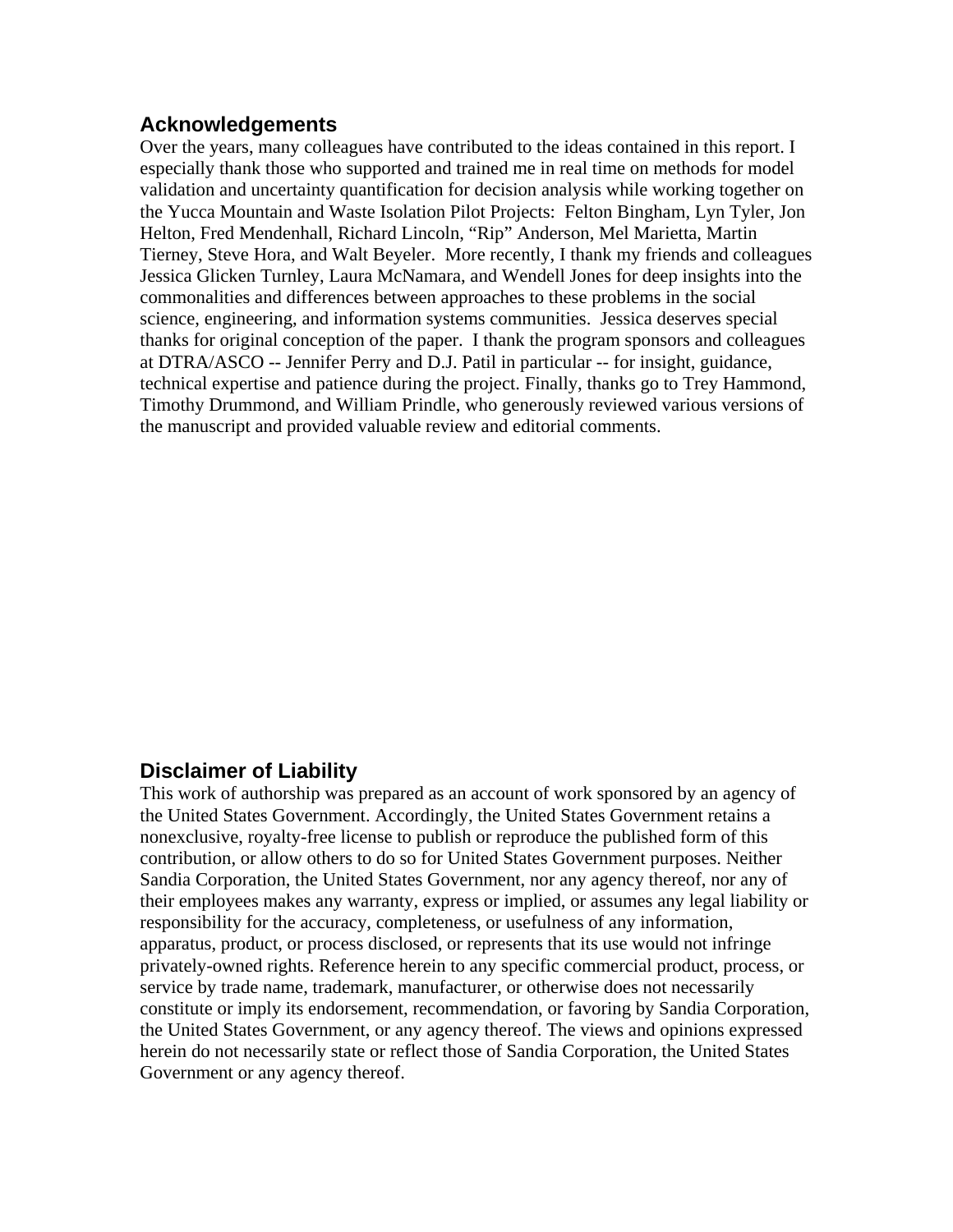#### **Introduction**

1

Threats to national security have become increasingly complex and adaptive involving the intersection of technical, operational, and human considerations. Non-state actors that use non-traditional means of attack such as terrorism and the threat of acquisition or use of weapons of mass destruction (WMD) are of particular concern, as the numbers of actors, their potential repertoires of behaviors, and the dynamic, co-evolutionary nature of their actions with those of other actors compound the problem space enormously. The expansion along these several dimensions has encouraged the emergence of many new modeling approaches, as well as the innovative application of existing methods across domain spaces, to support transdisciplinary data collection, analysis, and decision support. The direct inclusion of social sciences in particular, and (although to a lesser extent) the humanities in the threat analysis endeavor introduces new concepts, frames of reference, and language to what historically was a field structured around the physical and engineering sciences.

Many of the new approaches with a growing advocacy in both the national security and social science communities derive from computational simulations of human behavior<sup>[1](#page-3-0)</sup>. Within the national security community, these methods offer the potential to improve insights for situational understanding of conflict situations, the threats that arise from them, and options for responses to those threats. Within the social sciences community, there are some who see these methods as a complement to, or even a substitute for, traditional research methods, particularly for examining social phenomena derivative of organized complexity<sup>[2](#page-3-1)</sup>. Richardi classifies three distinct cases where these approaches are most usefully applied<sup>[3](#page-3-2)</sup>:

- 1. Numerical computation of analytic models –useful when a model is not analytically solvable for a relevant variable, when the model is stochastic, when the model can be solved for equilibrium but not for dynamic situations
- 2. Testing the robustness of analytic models useful for investigating what happens on departure from some of the assumptions (e.g., structural homogeneity versus heterogeneity, bounded rationality)
- 3. Stand alone simulations of models of reality useful for addressing problems that are analytically intractable or for which an analytic solution can not provide meaningful insights. In this case, analytic solutions of parts of the problem may exist, but not for the system as a whole.

<span id="page-3-0"></span><sup>&</sup>lt;sup>1</sup> DTRA commissioned the Center for Nonproliferation Studies in 2002 to conduct a literature review of these approaches as they might apply to terrorist behavior modeling. The final report, "Literature Review of Existing Terrorist Behavior Modeling", (available at<http://cns.miis.edu/research/terror.htm>) revealed hundreds of new computational simulation models of human behavior developed in recent years.

<span id="page-3-1"></span> $2^{2}$  Goldspink, Chris (2002) "Methodological Implications Of Complex Systems Approaches to Sociality: Simulation as a Foundation for Knowledge", *Journal of Artificial Societies and Social Simulation* vol. 5, no. 1,<http://jasss.soc.surrey.ac.uk/5/1/3.html> 3

<span id="page-3-2"></span><sup>&</sup>lt;sup>3</sup> Richardi, Matteo, (2003). "On the Use of Agent-Based Simulations", Laboratorio Riccardo Revelli Center for Employment Studies, Torino, Italy.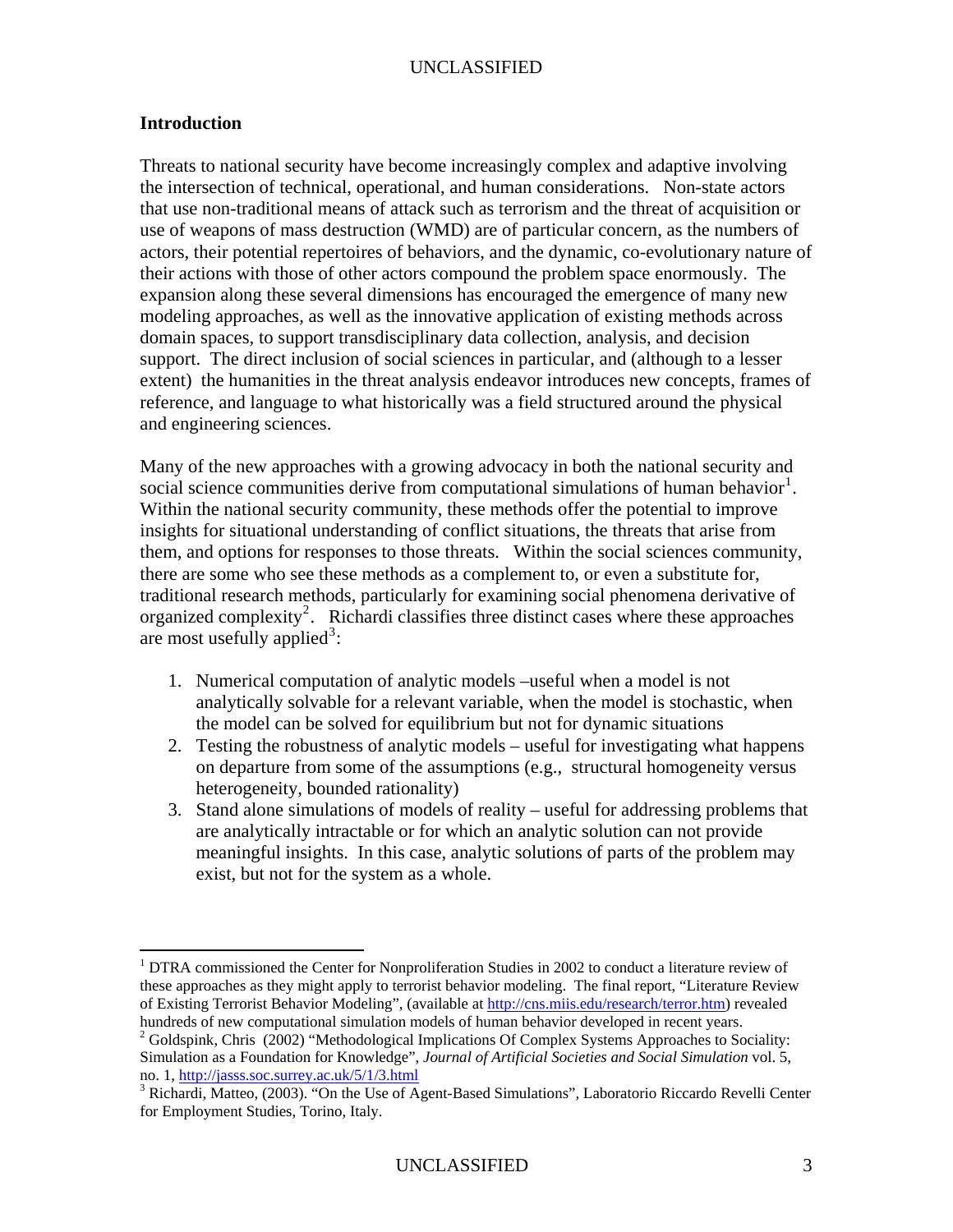These applications hold promise for systems-level analyses in which the dynamic interactions between complex natural (physical) and human systems are paramount<sup>[4](#page-4-0)</sup>. Indeed, though some members of the community are embracing these approaches to as means to overcome challenges of analyzing dynamic social processes, there is some resistance – especially among some of the more qualitative-focused scientists and practitioners -- to these approaches. One of the key issues of debate within these communities is the verification and validation  $(V&V)$  of these models, especially in decision making environments. This includes the methods by which V&V can be conducted and the extent to which it is possible.

Definitions of verification and validation themselves are an ongoing source of debate. For the purposes of this paper, they are defined as follows:

- Verification is a demonstrable and repeatable assurance that the computational representation of a conceptual model, the input to it, and the representation of the output, is accurately calculated through the algorithms and simulation processes employed to meet the design criteria.
- Validation is the assurance that the simulation as an entirety (data, conceptual model, computational representation, simulation, and output) is a "true" representation of the reality being approximated.

In short, validation shows that you built the right model, and verification shows that you built the model right.

As discussed by Turnley, the requisite verification and validation process for social science simulation models parallels, in the abstract, the process required for computational models in the natural sciences<sup>[5](#page-4-1)</sup>. In both cases, one begins with observation of data about elements of the real world and then invokes or formulates a "conceptual model" of how those elements behave in, and interact with, the real world. This conceptual model is then formalized into computational form, which is then rendered into "code". The code is implemented in some type of simulation process to generate output, which is then analyzed and interpreted to develop conclusions. (See Figure 1.)



*Figure 1. General steps in verification and validation of computational simulations* 

<span id="page-4-0"></span><sup>&</sup>lt;sup>4</sup> Hayden, Nancy Kay, (2007), "The Complexity of Terrorism: Social and Behavioral Understanding – Trends for the Future", *Mapping Terrorism Research: State of the art, gaps, and future direction,* Magnus Ranstorp (ed), Routledge, NY, NY. pp. 292-315.

<span id="page-4-1"></span><sup>&</sup>lt;sup>5</sup> Turnley, Jessica Glicken, "Validation Issues in Computational Social Simulations", working paper, Galisteo Consulting Group Inc., May 2005.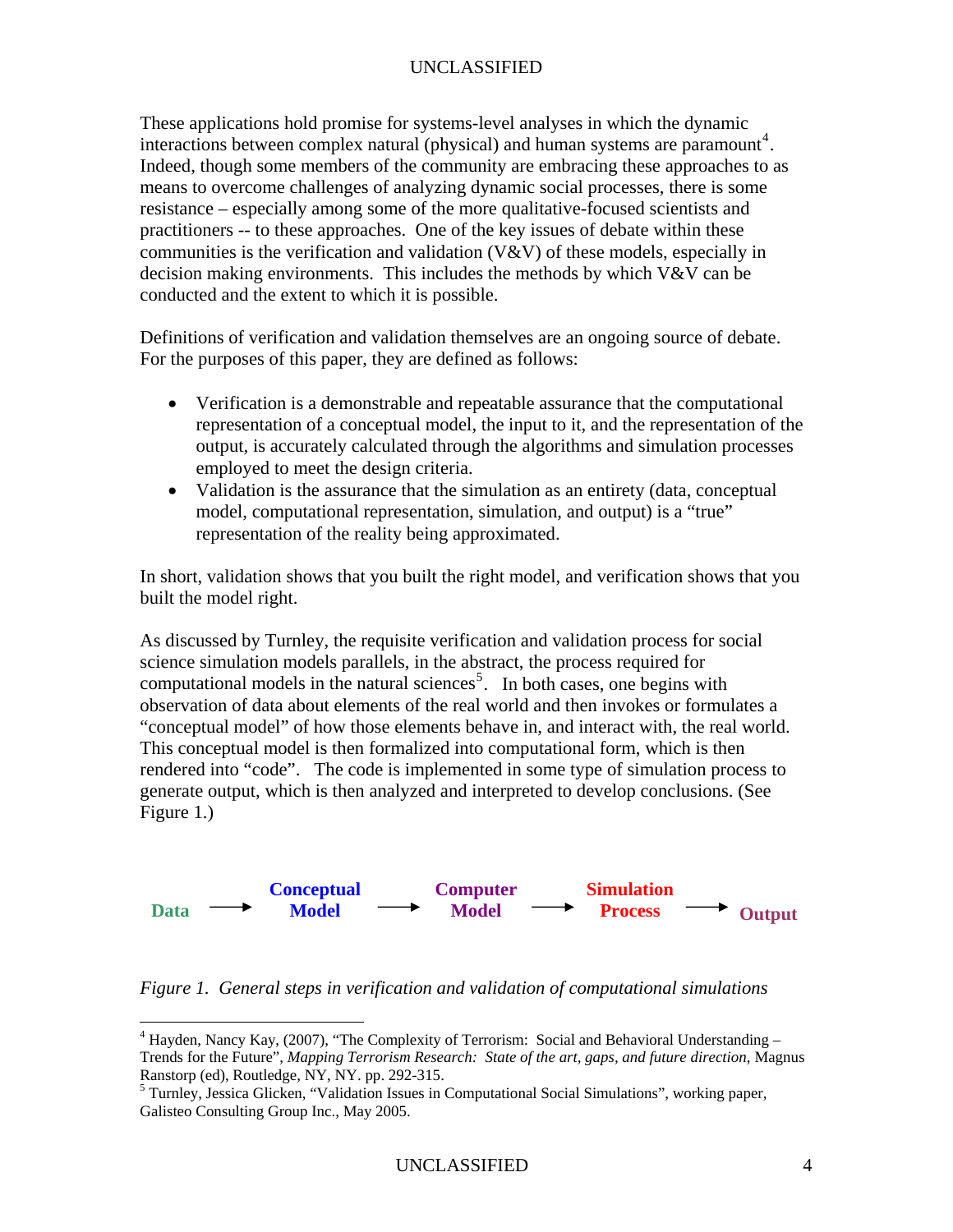In simple linear systems, the input data and generated output can compared to some standard (real world, other codes, natural analogues, etc.) to ensure that the entire process is a faithful representation of reality.

However, this is not the case for complex, nonlinear dynamical systems. Questions must be addressed *at each step*, about the *validity* of both the *content* and the *procedural way* in which the step is conducted as well as *verification* of the *mathematical accuracy* of the method chosen to carry out that procedure. Questions about mathematical accuracy, though nontrivial, are the easier of the two sets of questions to address, and depend primarily upon correct implementation of the computational procedure chosen. Questions about validity of the data, the conceptual model and its underlying theoretical bases, and the computational instantiation of that model are more difficult to formulate as well as address, as the questions themselves are dependent upon the epistemological context of the analysis for which the model is being used. Additional complexity is added when multiple interacting models are invoked, involving a mix of natural and human systems with different behavior timescales and data density.

This paper discusses 1) considerations of analytic framing as a precursor to the validation process for complex social systems, 2) perspectives from existing social science and artificial intelligence literature on validation of computational models for simulating social behaviors, and 3) perspectives of users and decision makers to highlight concerns and to ensure that the proposed framework is accepted by the target communities. Together, these considerations can provide the beginnings of a framework for assessing conditions under which computational simulations of social phenomena are desirable, which types of simulations are most appropriate, and approaches for validation. Further work will be necessary to develop a robust framework.

#### **Considerations of Analytic Framing for Complex Systems**

The crux of this paper is to present some key thoughts on verification and validation of computational simulations of complex, self-organizing social systems. However, before considering validation of such analytic models, one must first be able to show that the methodology inherent to the model is appropriate for the problem being addressed, and has been well grounded in terms of three critical dimensions: the epistemology of the analysis (e.g., what knowledge does the analysis purport to achieve and how is it to be used?), the degree of system complexity to be considered, and the timescale necessary to capture the system dynamics (Figure 2). This section discusses this framework.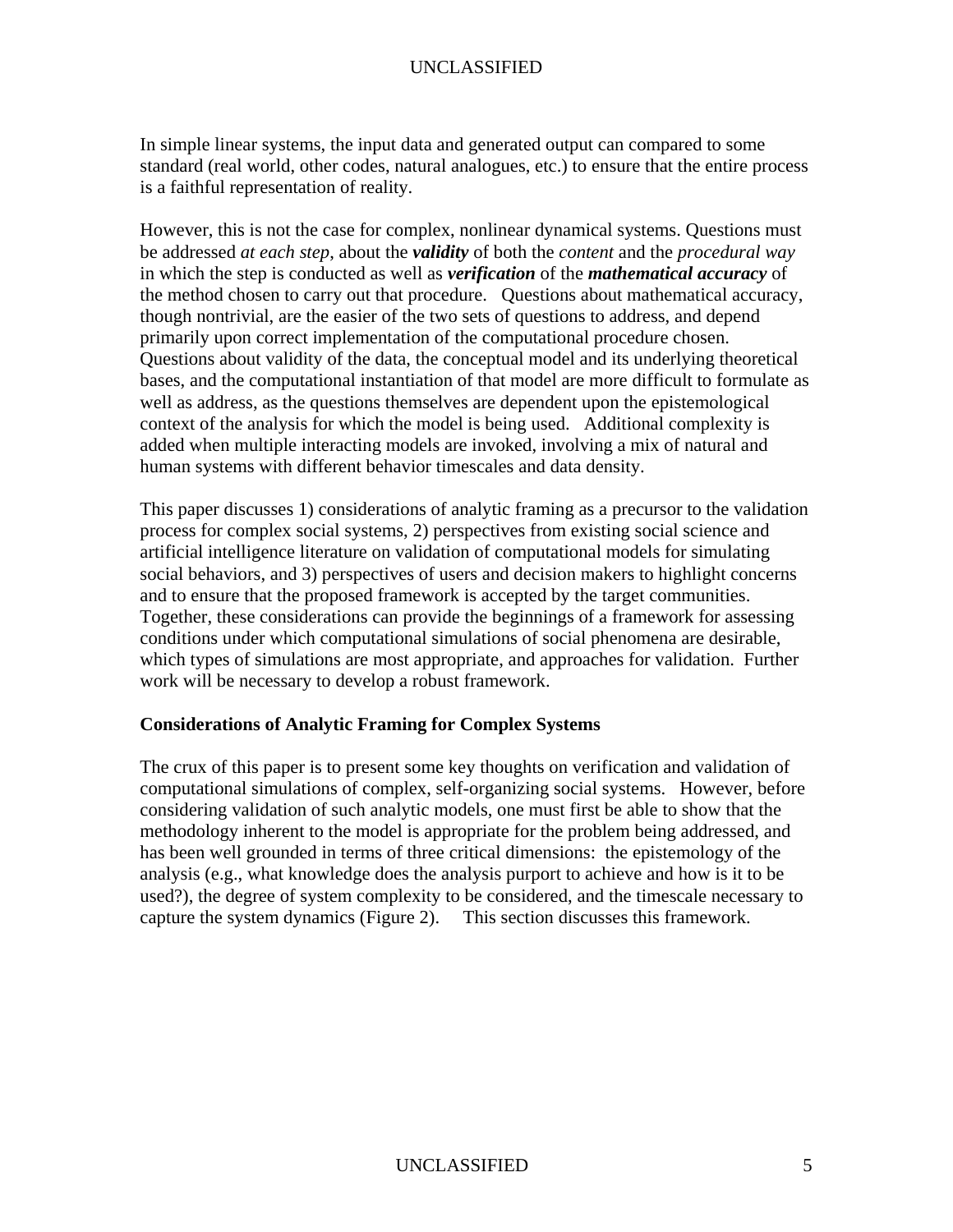

*Figure 2. Analysis framework for complex systems simulations* 

As discussed in previous work, epistemological characterization is an essential precursor to validate complex systems models, as it is fundamental to holistically choosing the appropriate analysis method, data, and timeframe of relevance<sup>[6](#page-6-0)</sup>. However, this critical first step is often overlooked rendering subsequent validation efforts difficult at best. Analytic inquiry can range from seeking to understand *what is*, to understanding *why something is*, to seeking *what is possible***,** or predicting *what will be*. Representative (but neither prescriptive nor comprehensive) epistemological regimes are shown in Figure 2, along with typical analytic methods used within those regimes and typical communities of analysts who employ them.

On one extreme, where one seeks to answer the question of *what is*, the dynamic, iterative, and interactive nature of complex systems requires that analysis be grounded within an appropriate, finite timeframe and a specific context. Law enforcement and front-line military (expeditionary) forces provide examples of communities with a primary focus on answering questions about what has just happened or is currently happening. These communities require frameworks and analytic methods that facilitate understanding of direct observations in relatively short timeframes.

On the other extreme, some analytic epistemologies seek to *predict what will be*. However, as discussed below, a characteristic of complex systems is their unpredictability under dynamic conditions. Therefore, attempts to quantitatively and explicitly predict complex system behaviors will fail. Unfortunately, the environment within which much of national security analysis occurs fosters an approach of attempting to achieve such "point" predictions. Most analysts will caution that in this regime, the most one should attempt to generate is insight into the dynamics that might shape future behaviors, as opposed to conclusive predictions.

<span id="page-6-0"></span><sup>6</sup> Hayden (2007)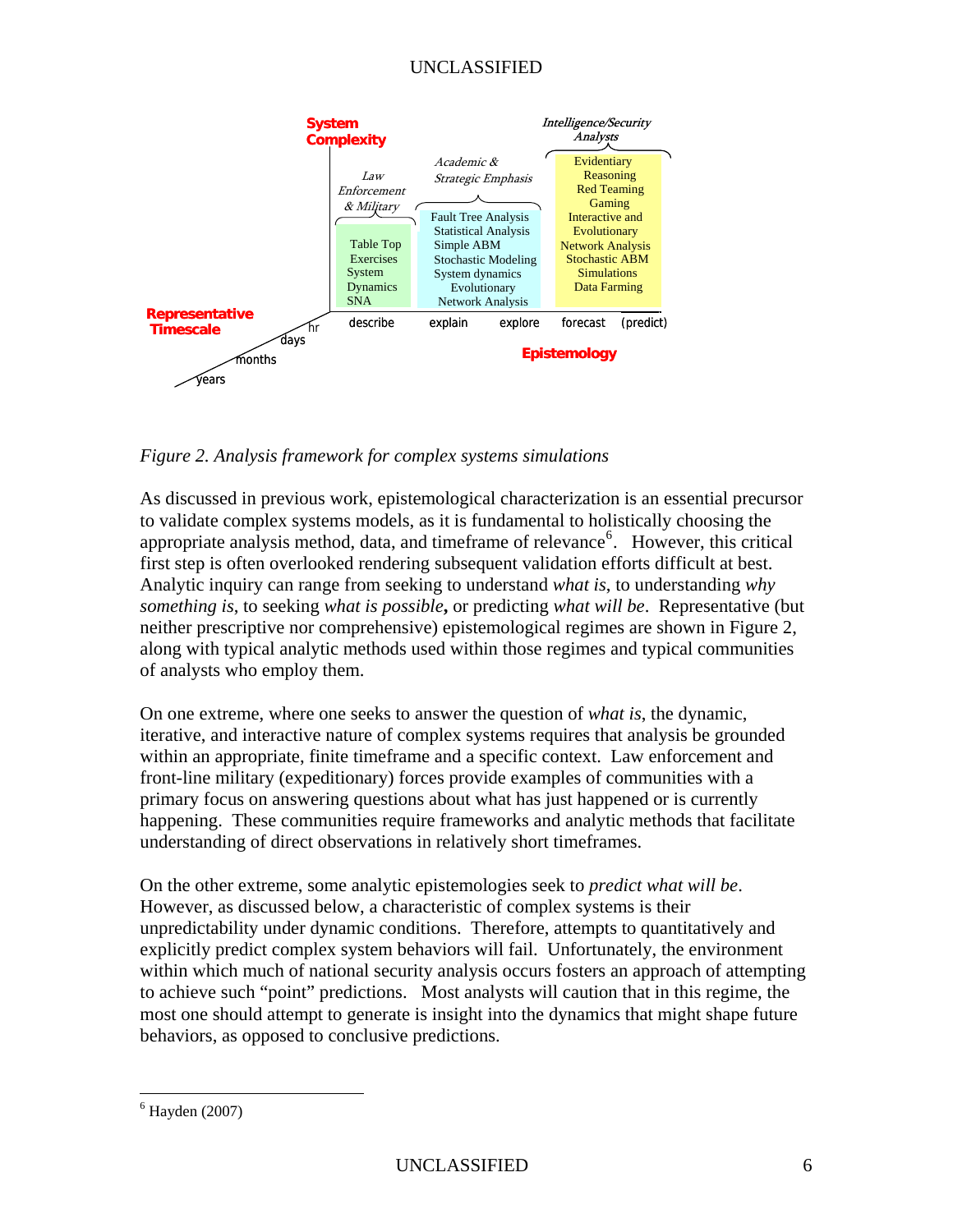Questions about systems in a state of organized complexity are intermediate between these two extremes, and require appropriate analytic methods. There is a need to map analytic methods to epistemological regimes, and to understand the interfaces between these analytic methods in order to better understand best practices for verification and validation. The barriers to achieving this are numerous – such as the differential level of system complexity that different methods have been developed to represent, the access to distributed data and differentiated classification of information that is required, the different cultures, values, and practices of the analytic communities, and different ontological representation of concepts that are "named" differently in different problem-solving domains<sup>[7](#page-7-0)</sup>.

Different players play different roles in to the verification and validation process across these technical domains. Key players are the analysts who have problems in some defined portion of the real world that is of interest, subject matter experts who know something about that portion of the real world and who create hypotheses and generate theories and data to support them, simulation model developers who can formalize those theories and data (knowledge) in simulation models, and decision makers who evaluate and make judgments about the real world on the basis of results. In the end, the decision maker must be convinced of the validity of models, the integrity of the process by which they have been used to represent some aspect of the real world, and the quantification of uncertainty in results in order to take action.

These latter points bring us directly to the second and third dimensions that must be addressed in building an analytic framework: identifying the level of system complexity and specifying the timeframe of relevance. Let us consider system complexity first. Multiple definitions have been proposed from various perspectives (e.g., probabilistic, computational, and algorithmic). A common element across all measures of complexity is that they are based on characterizing systems on a spectrum between order and chaos<sup>[8](#page-7-1)</sup> (or randomness).

Varying definitions of complexity and associated measures have been proposed by the scientific community from a diversity of perspectives. Probabilistic, computational, and algorithmic definitions involve measuring how much information (or information processing) is required to completely describe a system and reduce uncertainty<sup>[9](#page-7-2)</sup>. Crutchfield has shown that these formulations, which describe deterministic complexity

<span id="page-7-0"></span> $7$  For example, the concepts of value transference, social contagion, and epidemiological spread of disease are conceptually similar from a modeling perspective but are ontologically and mechanistically represented differently in their particular domains.

<span id="page-7-1"></span><sup>&</sup>lt;sup>8</sup> Chaotic systems are nonlinear dynamical systems that under specific conditions exhibit dynamics that are sensitive to initial conditions (popularly referred to as the butterfly effect). As a result of this sensitivity, the behavior of chaotic systems appears to be random at early times, because of an exponential growth of errors in the initial conditions. This happens even though these systems are deterministic in the sense that their future dynamics are well defined by their initial conditions (although not known a priori), and there are no random elements involved. This behavior is known as deterministic chaos, or simply *chaos*. Gell-Mann, M. (1994) *The Quark and the Jaguar - Adventures in the Simple and the Complex*. New York,

<span id="page-7-2"></span>NY: W. H. Freeman and Company. ; Holland, J. (1998) *Emergence: From Chaos to Order.* Cambridge, MA: Perseus Books. Suh, N. (2005) *Complexity: Theory and Applications*. New York, NY: Oxford University Press.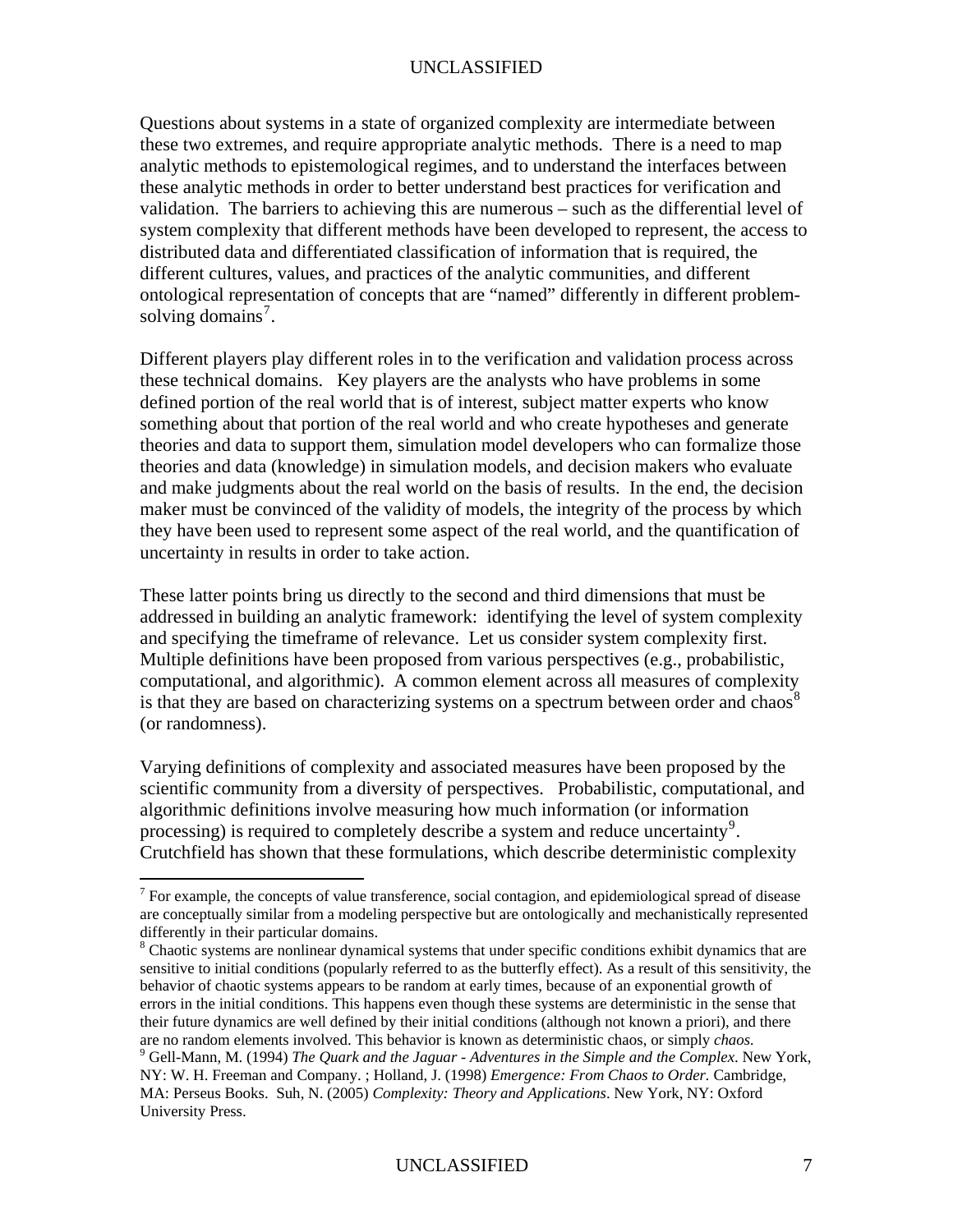in terms of randomness, are insufficient for describing the structural complexity present in most natural systems<sup>[10](#page-8-0)</sup>. He resolved this by the introduction of a statistical metric of complexity based on stochastic processes and entropy that are correlates to a relative measure of structure. In his formulation, relative measures of both randomness and structure are necessary for determining a system's complexity, as shown in Figure 3.

This structural measure proposed by Crutchfield is also more appropriate for the social and behavioral sciences, as it correlates to varying degrees of organization – or structure, regularity, symmetry and intricacy – in a system's behavior and/or architecture $^{11}$  $^{11}$  $^{11}$ .



 $\overline{a}$ 

*Figure 3. Statistical complexity is based on the notion that randomness is statistically simple: an ideal random process has zero statistical complexity. At the other end of the spectrum, simple periodic processes have low statistical complexity. Complex processes arise between these extremes and are an amalgam of predictable and stochastic mechanisms. Reprinted with permission*.

At the extremes of randomness, the system is structurally simple. Statistical complexity – which is correlated to structure – is greatest in the intermediate regime. In complexity literature, this intermediate regime is referred to as the "edge of chaos", and is where some of the most interesting system behaviors occur - such as surprise, innovation, and phase transitions. It is at phase transitions, for example, that the forces leading to order and disorder compete, producing unique critical states, more complex than those away from the transition<sup>[12](#page-8-2)</sup>. However, in terms of V&V, this is the hardest region to address; is it is the region in which emergent behaviors are manifested.

Crutchfield's complexity-entropy formulation has significant implications about the *predictability* of complex social systems. At the extremes of randomness, where statistical (stochastic) complexity is lowest, predictability is greatest. This is true even in deterministic chaotic systems in the short term, although long term predictability of such systems is impossible<sup>[13](#page-8-3)</sup>. However, these predictions are of limited value as they represent average behaviors, whereas the more significant behaviors are those of the outliers.

<span id="page-8-0"></span><sup>&</sup>lt;sup>10</sup> Crutchfield, J. (2003) 'When Evolution is Revolution: Origins of Innovation' in J. P. Crutchfield and P. Schuster (ed.) *Evolutionary Dynamics: Exploring the Interplay of Selection, Neutrality, Accident, and Function*. New York, NY: Oxford University Press.

<span id="page-8-1"></span><sup>&</sup>lt;sup>11</sup> Crutchfield, J. (1994) *The Calculi of Emergence: Computation, Dynamics, and Induction.* Santa Fe Institute Working Paper 94-03-016.<br><sup>12</sup> Holland, J. (1998) *Emergence: From Chaos to Order*. Cambridge, MA: Perseus Books.

<span id="page-8-2"></span>

<span id="page-8-3"></span><sup>&</sup>lt;sup>13</sup> Flake, G. W. (1998) *The Computational Beauty of Nature: Computer Explorations of Fractals, Chaos, Complex Systems, and Adaptation*. Cambridge, MA: The MIT Press.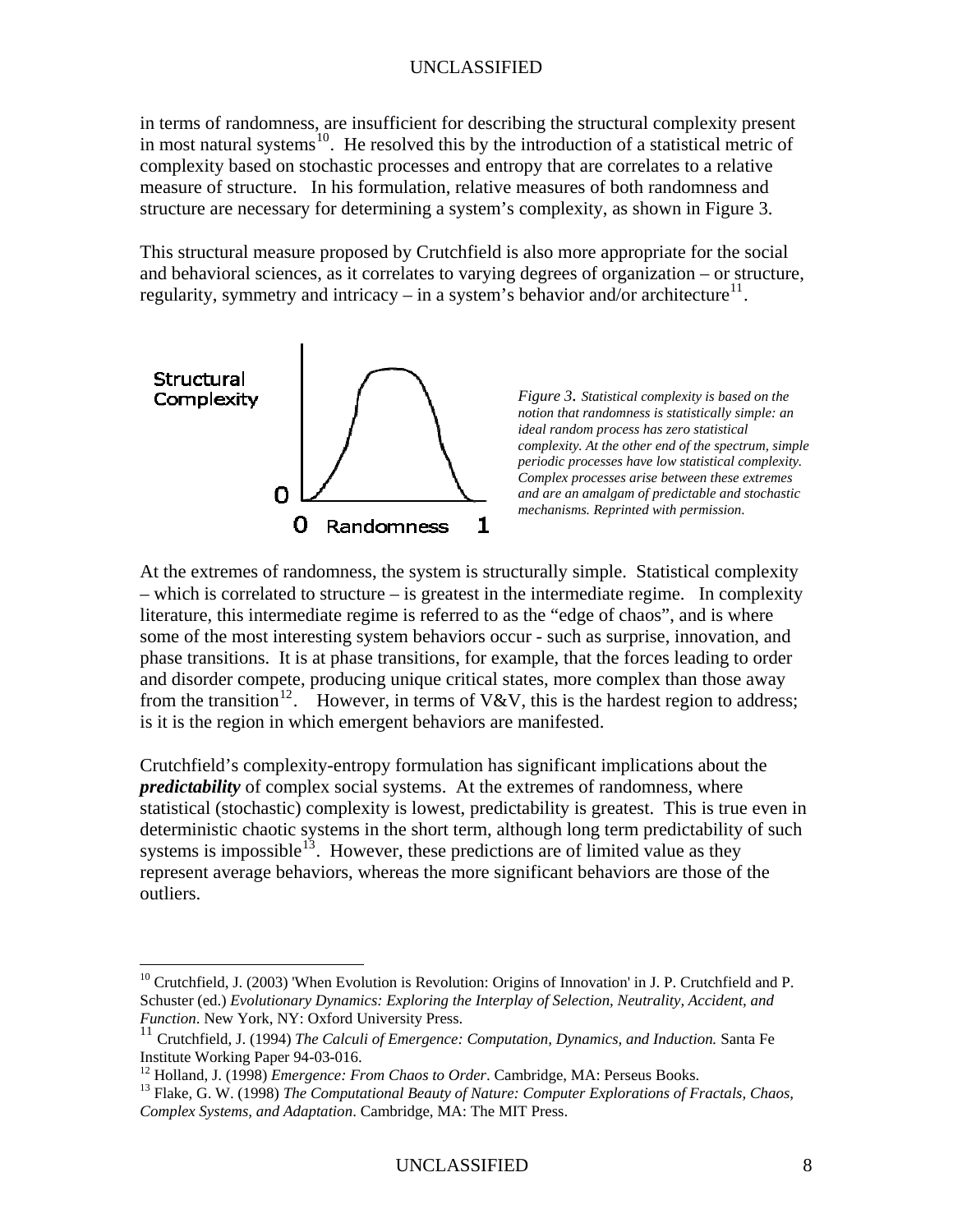The implications for validating models of complex systems are profound. It means that at the very outset, one must ask the question, "What model, for what purpose?", before going on to try to show that the model accurately represents the processes in the real world situation that one is attempting to address. For example, for cases that fall into regimes that are inherently unpredictable (due to complexity), we must cease to ask questions about *explicitly predicting* future events (e.g., *How likely is it for an event of type x to occur over time period y perpetrated by group z at location a?*) and instead ask questions that seek to *explore possibilities* of future behaviors and the key indicators for those behaviors in terms of dynamic patterns of interactions and the underlying structures upon which those transactions take place (e.g., *Given that we see certain types of relationships forming and interactions taking place in certain contexts, what are the risks of a terrorist event?*). The model must be chosen accordingly in order to validate it for application to these cases.

The third dimension to consider in framing a valid social analysis using modeling and simulation relates to the timescales of behavior changes in the system being examined. These changes can be brought about through **evolution** and/or **innovation**. The dynamics of evolution and the many mechanisms through which it occurs - e.g., *selection, variation, learning, adaptation* – explain the diversity of structure, function, and behavior in complex systems. Innovation – which can be incremental, radical, or systemic – is specific to the introduction and transfer of something new within the system in order to solve a problem. Together, these explain why complex systems that stay complex are not in a steady-state of equilibrium – but instead exist in dynamic, quasistable non-equilibrium states. Two fundamentally different types of evolutionary processes drive change: those that occur as a result of differentiation between individual entities in the system, and those that occur as a result of all entities simultaneously undergoing a similar, generalized transformational process<sup>[14](#page-9-0)</sup>.

Any or all of these processes may be operative in a complex system, depending on both intrinsic properties and external conditions. The modeling approach must be carefully selected to accommodate these appropriately. If the system contains elements with greatly differing timeframes of behavioral changes, both verification and validation are more difficult at all steps in Figure 1.

## **Perspectives from Social Sciences and Artificial Intelligence Literature**

The preceding discussion about simulating behaviors in complex systems sets the stage for considering the crux of this paper, namely,

- 1. What are some issues around validation of computational methods for analysis of these behaviors within social systems?
- 2. What are some approaches that address these issues?

<span id="page-9-0"></span><sup>14</sup> Lewontin, R. (2000) "Evolution". in Bar-Yam (ed.) *Unifying Themes in Complex Systems (I)*. Boulder, CO: Westview Press.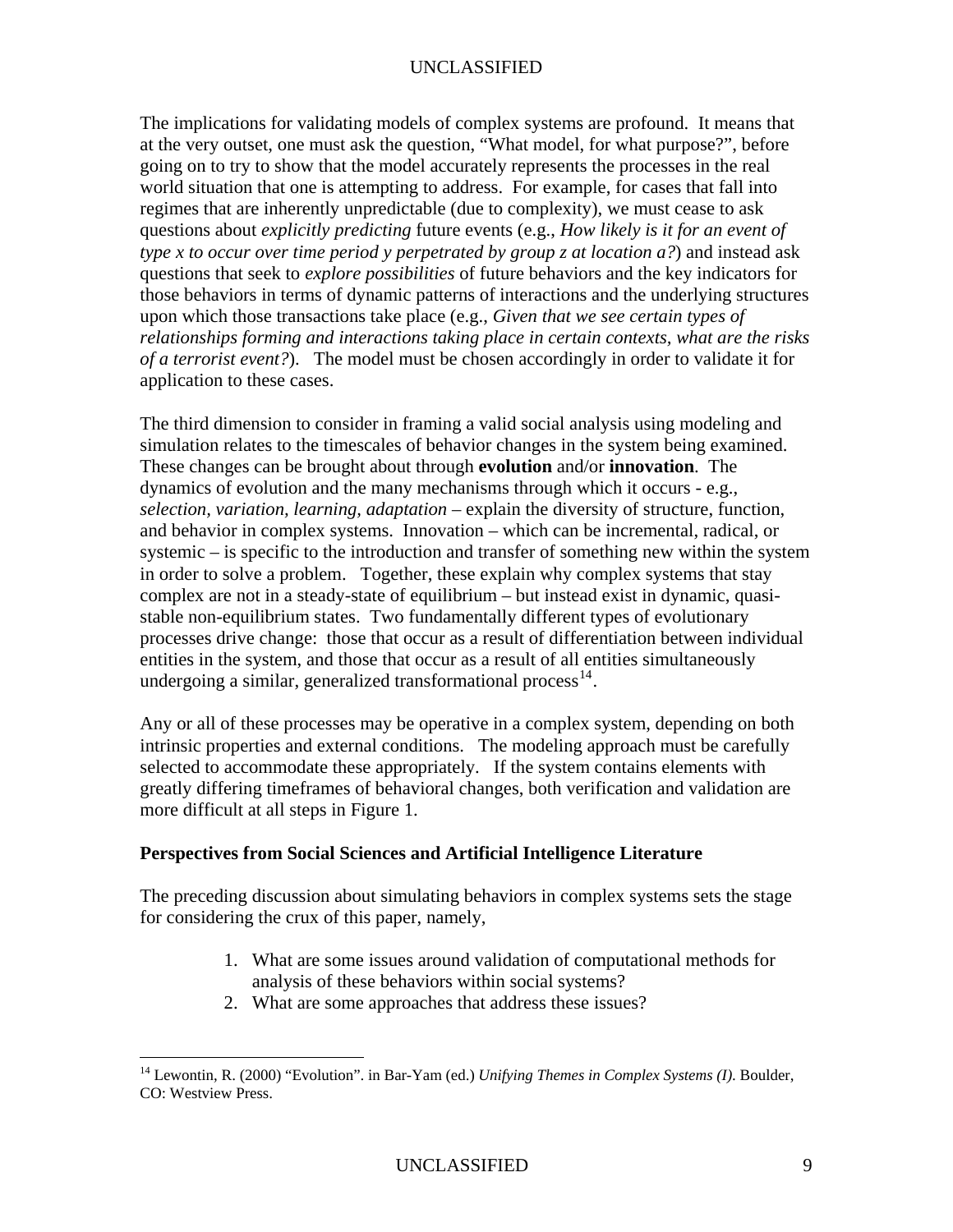3. What concerns need to be addressed when used in national security applications?

The following section draws on literature in both the social sciences and artificial intelligence, and presents a range of perspectives on these topics. First, epistemological considerations, introduced earlier, are discussed with an emphasis on what they mean for validation specifically. Second, meta-level validation approaches are presented that are applicable to the entire analysis space shown earlier in Figure 2. Finally, some specific techniques are highlighted as examples of how different validation methods can be targeted towards specific types of models and regions of the analysis space.

## *Epistemological Considerations*

In the previously cited review article for the *Journal of Artificial Societies and Social Simulation*, Goldspink discusses reasons for advocating the use of computational simulations in the social sciences, the specific advantages of the method for studying such phenomena, as well as the limitations and problems that need to be addressed for the method is to gain wide acceptance<sup>[15](#page-10-0)</sup>. He points out that the phenomena arising from complex organization and non-linear interactions are being found to be increasingly important in the social, cognitive, behavioral and organizational sciences. This growing realization challenges existing social science research methods, where the systems involved display emergent behavior. Ilgen and Hulin<sup>[16](#page-10-1)</sup> state, for example,

> "Our methods and theories remain far better suited for the deterministic and linear corners of [organization science] than for the well populated chaotic regions of it."

Social scientists consider simulation methods to be particularly useful when:  $17$ 

"The phenomena to be studied are either not directly accessible or difficult to observe directly."

Compared with standard research approaches which involve observation of, or experimentation with, people within organizational contexts, Prietula et al<sup>[18](#page-10-3)</sup> also note that:

> "Computational models are generally less noisy, easier to control, more flexible, more objective, and can be used to examine a larger variety of factors within less time."

 $\overline{a}$  $15$  Goldspink (2002)

<span id="page-10-1"></span><span id="page-10-0"></span><sup>&</sup>lt;sup>16</sup> Ilgen, D.R & C. L. Hulin (eds) (2000), "Computational Modeling of Behavior Organizations: The Third Scientific Discipline", American Psychological Association, Washington DC.

<span id="page-10-2"></span><sup>&</sup>lt;sup>17</sup> Gilbert, N. (1996), "Computer Simulation of Social Processes", Social Research Update, Issue Six, http://www.soc.surrey.ac.uk/sru/SRU6.html.

<span id="page-10-3"></span><sup>&</sup>lt;sup>[18](http://www.soc.surrey.ac.uk/sru/SRU6.html)</sup> Prietula, M.J., K.M. Carley, and L. Gasser (eds.) (1998), *Simulating Organizations: Computational Models of Institutions and Groups,* AAAI Press.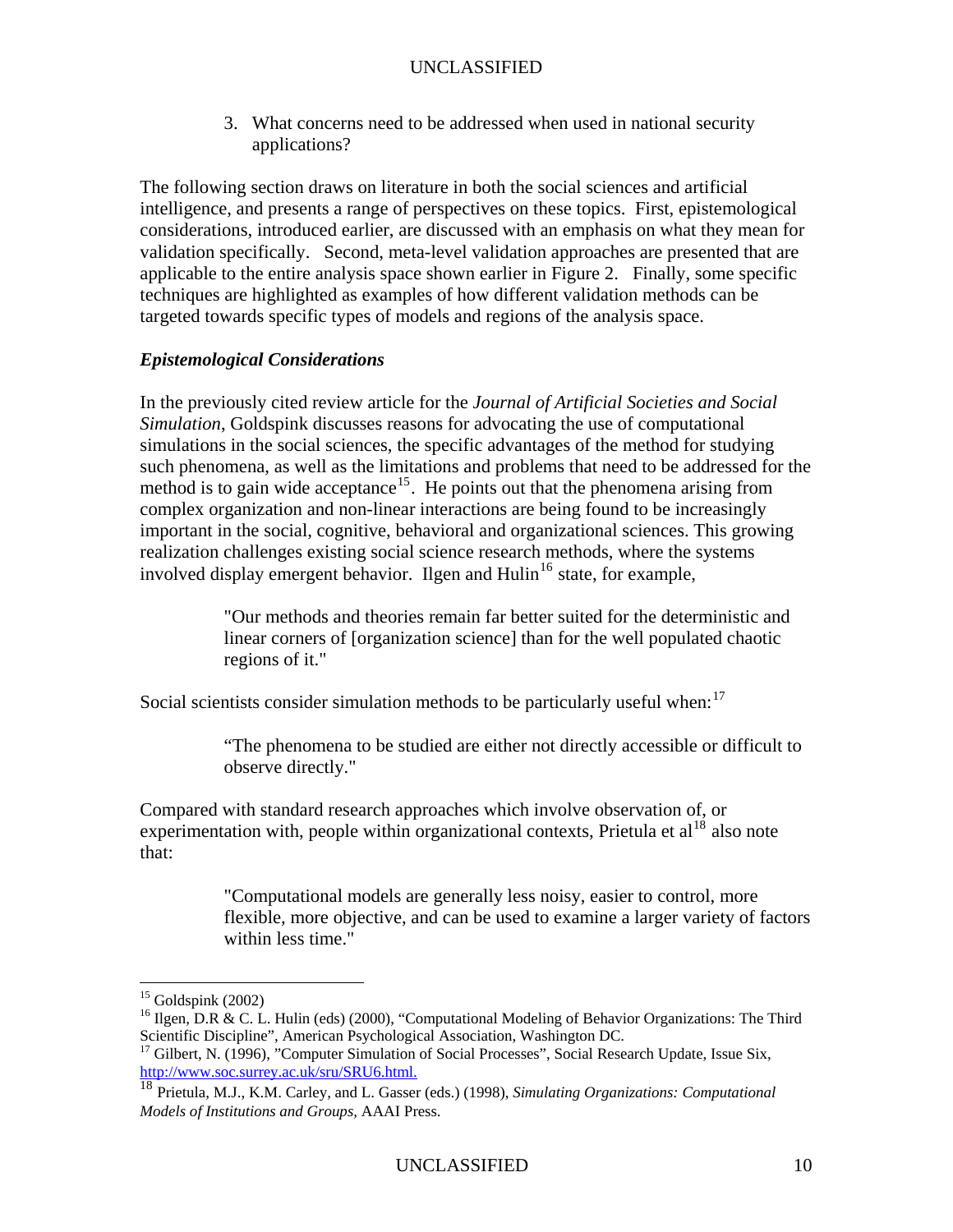In addition to emergent structures, there is growing interest among some sectors of the social sciences community in decentralized phenomena and self-organization within dynamic, nonlinear complex systems. It is in this context, Goldspink argues, that simulation methods are attractive as adjuncts to, or substitutes for, conventional methods and for the further testing or development of social theory. Simulations used in this way can contribute meaningfully to predictive analysis, proof, and discovery<sup>[19](#page-11-0)</sup>, leading to 'a new way of conducting science' - one which bridges traditional inductive and deductive approaches<sup>[20](#page-11-1)</sup>. Starting with a set of assumptions, simulation generates data that can be analyzed inductively. Unlike typical induction, however, simulated data comes from a specified set of rules rather than direct measurement of the real world, which has implications for validation. Goldspink advocates use of simulation within an overall framework that incorporates computational techniques in a broader methodological mix. These techniques include use of historical narrative and situated research methods (increasingly accepted as post-positivist methods) for capturing dynamic patterns in real world systems. Such a mix has the potential, he argues, to harness the strengths of the simulation methods while offsetting some of their weaknesses.

#### *Validation approaches*

Validation approaches for computational models and simulations of logical reasoning and human behaviors are an ongoing area of research in the artificial intelligence and social science fields. The literature has produced a variety of concepts useful for developing a validation framework. Some of the relevant citations for each of the steps in Figure 1 are discussed below.

#### *Stages of Model Validation*

<u>.</u>

Zeigler has proposed three stages of model validation (for both natural and social systems) that mirror the epistemological analysis framework proposed by Hayden<sup>[21](#page-11-2)</sup>:

- 1. Replicative validity: the model matches data already acquired from the real system (retrodiction);
- 2. Predictive validity: the model is run "blind" of the data from the real system (because the data has not yet been obtained, the simulation is for a future event, etc). Upon acquisition of data, the model matches the real system;
- 3. Structural validity: the model "not only reproduces the observed real system behavior, but truly reflects the way in which the real system operates to produce this behavior."

<span id="page-11-0"></span><sup>&</sup>lt;sup>19</sup> In this discussion, *discovery* refers to simulation's potential to reveal the unexpected, to expose unanticipated relationships or results by making explicit what was hidden in the implicit 'rules' of operation or characteristics of components.

<span id="page-11-1"></span><sup>20</sup> Axelrod, R. (1997), "Advancing the Art of Simulation in the Social Sciences", *Complexity,* Vol. 3, No 2, John Wiley N.Y. pp. 16- 22

<span id="page-11-2"></span><sup>21</sup> Zeigler, B. P. (1985) *Theory of Modeling and Simulation*. Krieger, Malabar. (Reprint, first published in 1976, Wiley, New York).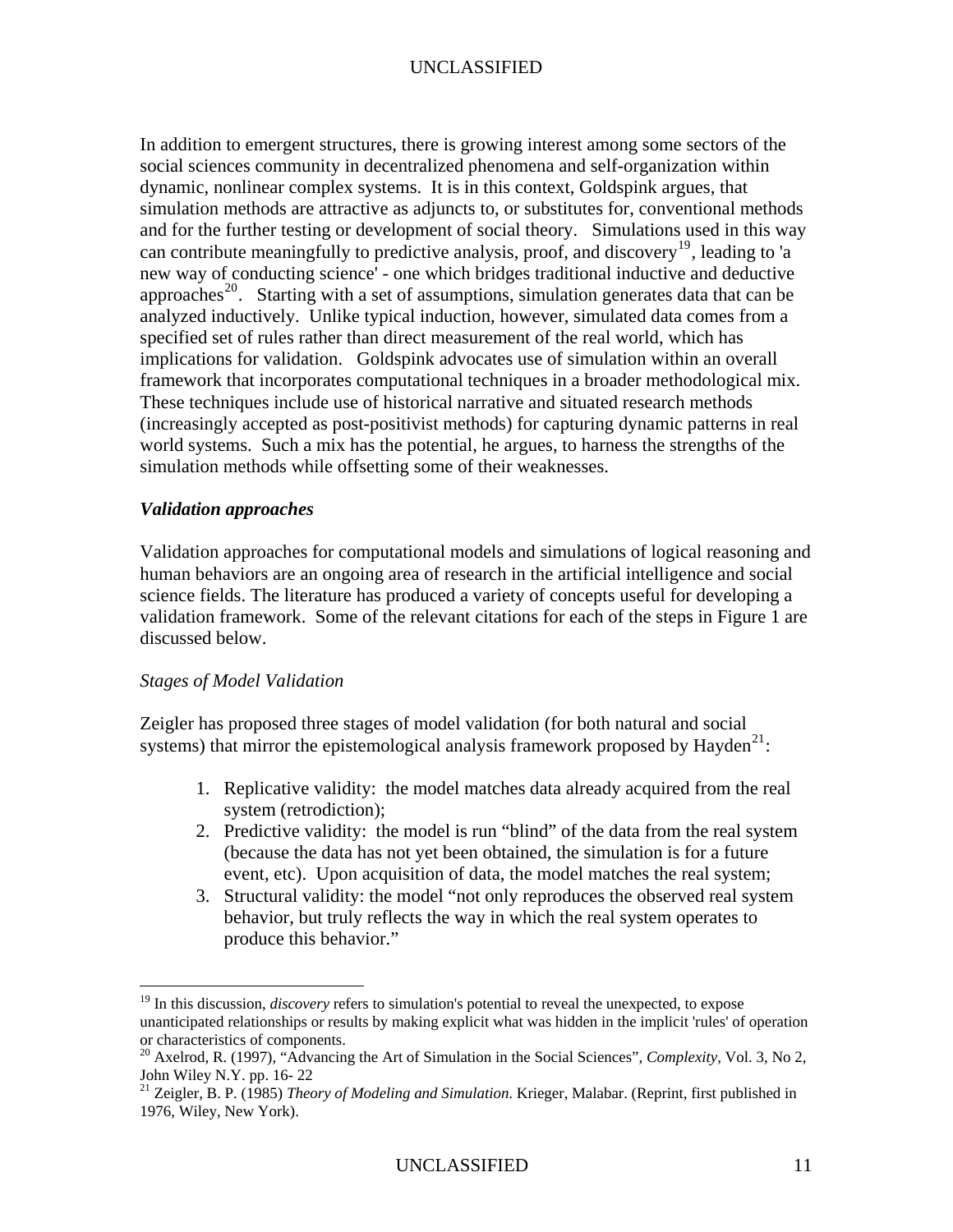Zeigler points out that a key difference in validation models of natural and social science systems is that data collection is often much more expensive and difficult - indeed at times impossible - in the case of the latter. One of the reasons for this is the changing nature of social processes. Data collected at one point in a social process cannot represent data at all points in the social process. In addition, the structural variations possible in natural systems are often much more limited and targeted than for social systems, such that a structurally valid model can be easier to find in the case of the former.

Turnley has noted additional differences between models developed for physical and social systems, namely<sup>[22](#page-12-0)</sup>:

- In many cases, modeling in physics is really math, not physics
- Conceptual models of physical systems are (comparatively) unchallenged
- Physical problems can be 'binned' by the way the problems are defined
- Even when stochastic, physical phenomena are 'essentialist' in nature (one atom is like another atom) and can be directly represented as equations and "code"
- Simplifying assumptions in physical systems are often able to be captured in primitive equations
- Population thinking about biological and human systems says there is no 'type'; each individual is unique
- The nature of individuals change as they move through time and space
- In social systems, 'mean values are abstractions', without direct physical meaning

A final consideration is that the ability to "prove" the validity of the underlying social science theory tends to be more problematic than in the case of many natural science theories, thus impacting the validation process. Oftentimes what might be considered "valid" for one theoretical perspective (i.e. provides evidentiary support for a particular view on real world human behavior) may not be considered valid for another theoretical perspective in the social sciences. It is important that these differences are explored in developing approaches to model validation.

## *Approaches to Validation*

1

While there is no consensus for any ONE right approach to validating models representing social processes, the literature is consistent about the limitations of retrodictive and positivist approaches. For example, McKelvey argues that axiomatic approaches typical of positivist methods of validation (typical in natural sciences) rarely work in the social sciences, particularly when the phenomena being studied is

<span id="page-12-1"></span><span id="page-12-0"></span> $22$  Turnley, Jessica Glicken, Galisteo Consulting, Inc., Personal Communication, October 2006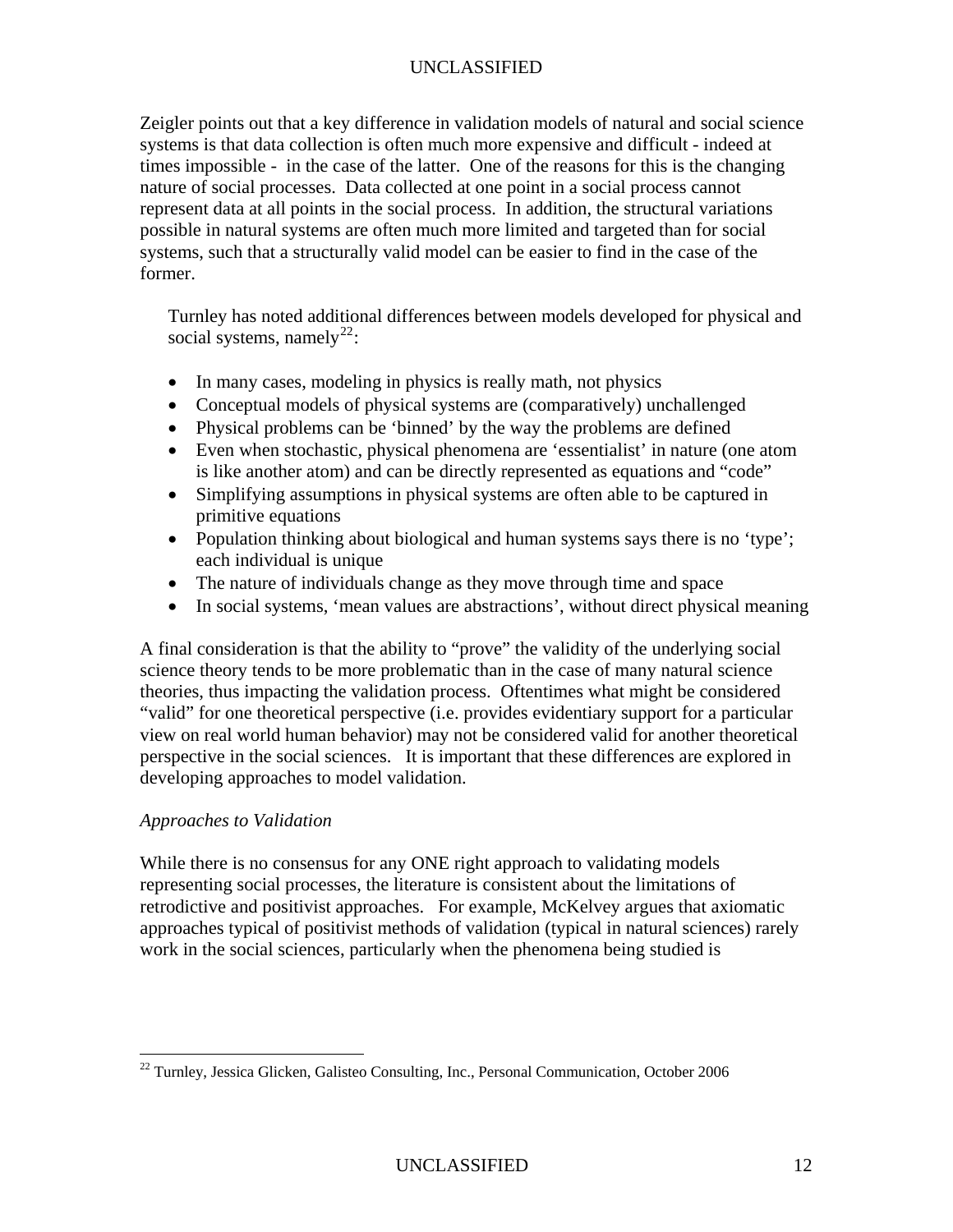emergent<sup>[23](#page-12-1)</sup>. Consequently, he argues for a semantic approach, in which theory and model are viewed independently. Truth testing takes place in two ways<sup>24</sup>:

"Firstly, experiments are conducted using the model. This allows the prediction of theory to be tested in a controllable way, albeit in a simplified analog of the real phenomena. Secondly, ontological adequacy is tested by comparing the isomorphism of the models idealized structures/processes against that portion of the total real-world phenomena defined as within scope of the theory. Alternative theoretical conceptions may be used to understand any model, and alternative models derived from any given theory."

#### *Rules of Validation*

Independent of the approach to validation, Leik and Meeker<sup>[25](#page-13-0)</sup> suggest a set of rules for building social simulations which have some hope of being validated:

- 1. Every tie from the simulation to the model to the substantive theory needs to be made explicit;
- 2. The way each algorithm in the simulation works needs to be laid out so others can judge its appropriateness;
- 3. Every constraint on variable, parameters, numbers of runs and so forth needs to be justified;
- 4. Every decision about what to examine and report needs to be made explicit;
- 5. All justifications must be in light of the substantive interpretations to be made of the model being simulated.

This last point in particular ties back to the need for defining the epistemological framework of the analysis to begin with, as discussed in the first section. When choosing a simulation model, one must evaluate how well the interpretations to be made from the results (i.e., questions to be answered) can be defended on the basis of the model itself. For example, if conducting an analysis to explain a certain phenomena, are there multiple pathways possible through the model to reach the same end state? If so, any one particular explanatory interpretation may be difficult to justify. A stochastic process, with an average set of results and determination of significance of outliers might be required as part of the process in this case.

#### *Simulations and Observation, Data, and Theory*

<sup>23</sup> McKelvey, B., (1997), "Quasi-Natural Organization Science", *Organization Science*, Vol 8 No. 4, pp. 351- 380.

<sup>24</sup> McKelvey, B. (1999), "Complexity Theory in Organization Science: Seizing the Promise or Becoming a Fad?", *Emergence*, Vol 1 No 1., pp. 5-32.<br><sup>25</sup> Leik, R. K. & B. F. Meeker. (1995) "Computer Simulation for Exploring Theories: Models of

<span id="page-13-0"></span>Interpersonal Cooperation and Competition", *Sociological Perspectives,* Vol. 38, No. 4, pp. 463-482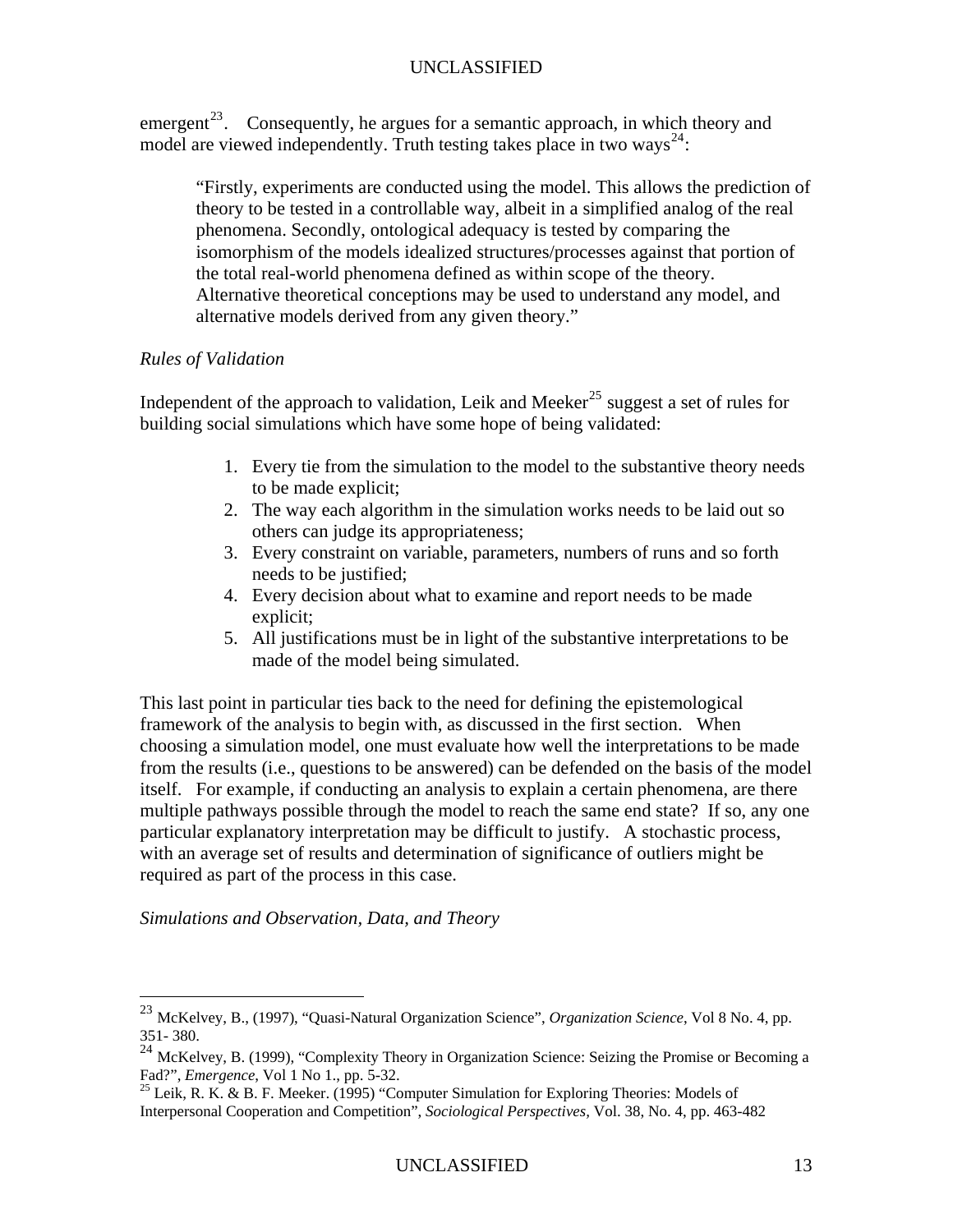Troitzsch addresses the problems with both replicative and predictive validity that ste m from the relationship between data and theory. Inspired by an extensive exchange within an on-line simulation community on the role of simulation in theory building in the social, economic, and management sciences, Troitzsch developed a paper reviewing arguments on the use of quantitative and qualitative computational models to build theoretical explanations for relationships between observations and data and providing an overview of topics in validation from a structuralist point of view<sup>26</sup>. In the paper, he points o ut the fundamental difficulty in distinguishing between observation, data, and theory at the outset of building a model:

directly start from observation data but from a theory which in turn should build on, but often *"Being aware that observation (as contrasted to just looking around in the world) presupposes at least some primitive form of theory (which tells us which entities and which of its properties to observe and which relations between them to register to find out whether there are some regularities), we should admit that our assumptions and our observation are not independent from each other. And we should admit that in most cases computational (and other) models do not does not refer explicitly to observation data. Instead, we often start from a verbal theory which expresses our (or other authors') belief in how reality works, comparing simulation results with stylized facts instead of observation data."* 

Citing the work of Zeigler on the stages of model validation, Troitzch notes that since data are often very poor in the social sciences, early models tried to be structurally valid and did not bother much about replicative or predictive validity.

observation). This leads to "explanation" of macrostructures based on the generative capabilities of simulated microstructures. In and of itself, this may or may not be valid, As an example, Troitzsch cites Sugarscape<sup>[27](#page-14-0)</sup>, where the question "Can you explain it?" is replaced by the question, "Can you grow it?" (where the term "it" refers to an and demands another approach for model validation. (See discussion below on the Alignment method proposed by Axtell et al).

view, this means that computer simulation should always have an empirical claim. This claim can come in different forms—from quantitative predictions of future measurements On the other hand, one may use micro-analytical simulations based on a large collection of quantitative observations to generate predictions of qualitative structure formations (e.g., kinship networks, neighborhood transitions, etc) in the future. In either case, Troitzsch argues that computer simulation programs can be seen as models of theories from the point of view of the structuralist program in the philosophy of science. In his to qualitative descriptions of possible scenarios. Both can be used to validate the theory behind the simulation model.

1

<sup>&</sup>lt;sup>26</sup> Troitzsch, Klaus G. (2004) "Validating Simulation Models", Proceedings  $18<sup>th</sup>$  European Simulation Multi-conference, Graham Horton SCS Europe, ISBN 3-936150-35-4.

<span id="page-14-0"></span> $^{27}$  Sugarscape is a "bottoms-up" agent based model developed by Joshua Epstein and Robert Axtell at Brookings Institute as a research tool for studying aggregate effects of interactions among agents, where the interactions are governed by a few simple rules. The model has been used extensively as a research tool to study a variety of complex situations, such as cultural evolution, warfare, and population dynamics. See Sugarscape webpage: <http://www.brook.edu/es/dynamics/sugarscape/default.htm>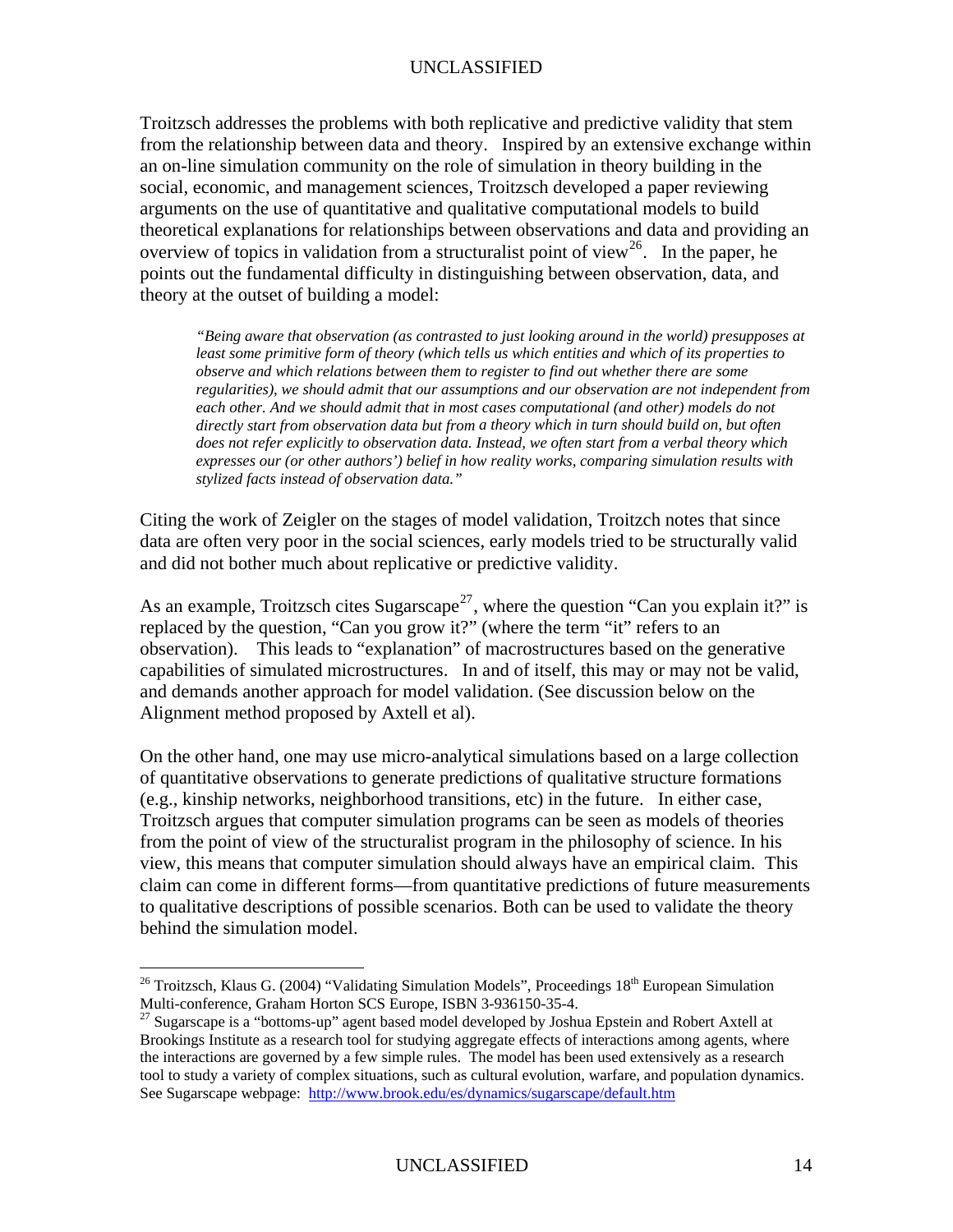However, these arguments fall short when social theory is lacking – especially when that is due to the lack of empirical evidence upon which to base a theory. Indeed, it is in this instance – which correspo nds to Richard's third case - that some argue for social simulations to serve as substitutes for "empirical claims" by generating simulated data to inspire and test new social theories. This in turn calls for fundamentally different approaches to validation.

### *Alignment Method*

comparison of models, they advanced the concepts and methods for determining "domain of validity" that typically can be obtained for mathematized theories. This process, which However, for very complex analyses, where it may take years to develop the appropriate onceptual relationship representations between many entities of different types and c timeframes of behaviors and instantiate these into a computer model, it can be impractical to implement. Pioneers in the development of computational methods (e.g., agent-based modeling) for simulating human behavior, Robert Axtell, Robert Axelrod, and Joshua Epstein, along with Michael Cohen, pioneered some of the first systematic academic thought on verification and validation issues associated with the way in which data and conceptual models are instantiated in computational simulations. In 1995, through a process of close they called "alignment of computational models" or "docking", determines whether two computational models can produce the same results; this in turn became their basis for critical experiments and for tests of whether one model could subsume another<sup>[28](#page-15-0)</sup>. They illustrated the concepts and methods using as a target a model of cultural transmission built by Axelrod, and compared that to results from the Sugarscape model developed by Epstein and Axtell. Their approach is widely cited in the literature and is suitable in cases that do not involve too many entities in interdependent dynamic relationships.

#### *Constraint logic programming*

 $\overline{a}$ 

random starting points to generate a large envelop of possible trajectories of behaviors. Typically, a huge amount of computation is required in these cases when experimenting As shown in Figure 1, examining the simulation process itself (that is, how the computer model is implemented) is a key part of validation. Simulation processes for exploration and predictive analyses of large multi-agent systems often involve many iterations from with factors bearing on the dynamics of a simulation to tease out what affects the shape of this envelope.

<span id="page-15-0"></span> $^{28}$  Axtell, Robert, Robert Axelrod, Joshua M. Epstein, and Michael D. Cohen, (1995) "Aligning Simulation models: A Case Study and Results", *Computational Mathematical Organization Theory*, 1(2), pp. 123- 141, [http://citeseer.ist.psu.edu/axtell96aligning.html](http://citeseer.ist.psu.edu/axtell96aligning.html.)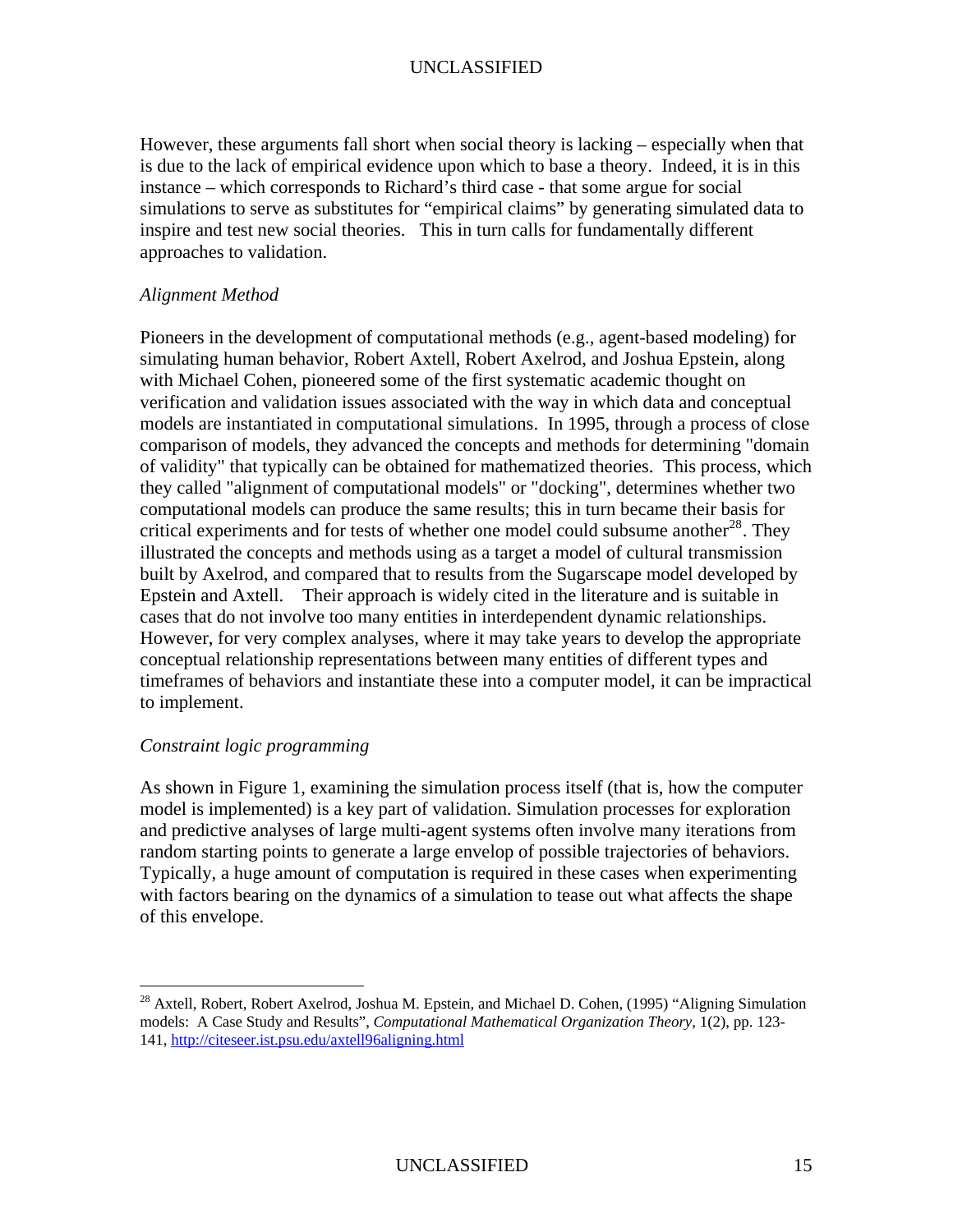The problem of validating these types of simulations is addressed by Teran et  $al^{29}$  $al^{29}$  $al^{29}$ . Their proposed method systematically explores this envelope "using search techniques fo r tendencies and proving their necessity relative to a range of parameterizations of the model and agents' choices, and to the logic of the simulation language. The expl oration consists of a forward chaining generation of the trajectories associated to and con strained by such a range of parameterizations and choices." While constraint search is not something new in declarative programming -- both backward and forward chaining inference based tools are in use for constraint reasoning -- their work is the first application of this method to simulations in large multi-agent systems based on parameters of the model and the possible behavior 'trajectori es'. In particular, it allows for a validation approach when searching for *emergent* behaviors in the system. As important to search for behaviors that are not path-dependent (i.e., *non-contingent*), and pointed out by Edmonds, this is particularly important in social simulation, where it is *non-expected* (i.e., emergent) from the simulation design<sup>[30](#page-16-1)</sup>.

Rather than validate dynamics of simulations through post-hoc analysis, a systematic and control led exploration of the simulation dynamics is conducted through internal program ming constraints, subspaces of trajectories are analyzed. The method uses a  $r_{\text{modular}}$  structure according to strategic parts of a simulation<sup>31</sup>:

"A first module, *model*, sets up the *static structure* of the simulation; then a splitting of transition rules by strategic time intervals, parameters and hoices…Constrains are context-dependent (over the semantic of the trajectory c itself) as the meta-module is *able to access the semantics* of the simulation setting second module, *prover*, generates the *dynamics* of the simulation; and finally a *meta-module* is responsible for *controlling* the dynamics of the simulation. The second characteristic of this platform is a *partitioning* of the space of rules and up in advance one among the possible combination of agents' choices and model parameters for each run."

By so doing, the simulation has "built-in proof" of the validity of qualitative results in terms of the shape of the envelope of possible behavior trajectories. The authors contend that through controlled relaxation of constraints, the method can also be used for hypothesis testing.

### *Compositional Verification Approach*

 $\overline{a}$ 

interesting verification approach by Jonker and Truer for large multi-agent systems bears While the primary focus of this paper is on validation approaches, a particularly

<span id="page-16-0"></span> $29$  Teran, Oswaldo, Bruce Edmonds, and Steve Wallis, (2000) "Constraint Exploration and Envelope of First International Conference on Computational Logic (CL2000), July 24-28, 2000, Imperial College, London, UK., http://citeseer.ist.psu.edu/335166.html Simulation Trajectories", First Workshop on Rule-Based Constraint Reasoning and Programming at the

<sup>&</sup>lt;sup>30</sup> Edmonds, B. (1999), "Modeling Bounded Rationality In Agent-Based Simulations using the Evolution of Mental Models". In Brenner, T. (Ed.), *Computational Techniques for Modeling Learning in Economics*, Kluwer, pp. 305-332.

<span id="page-16-1"></span> $31$  Teran et al (2000).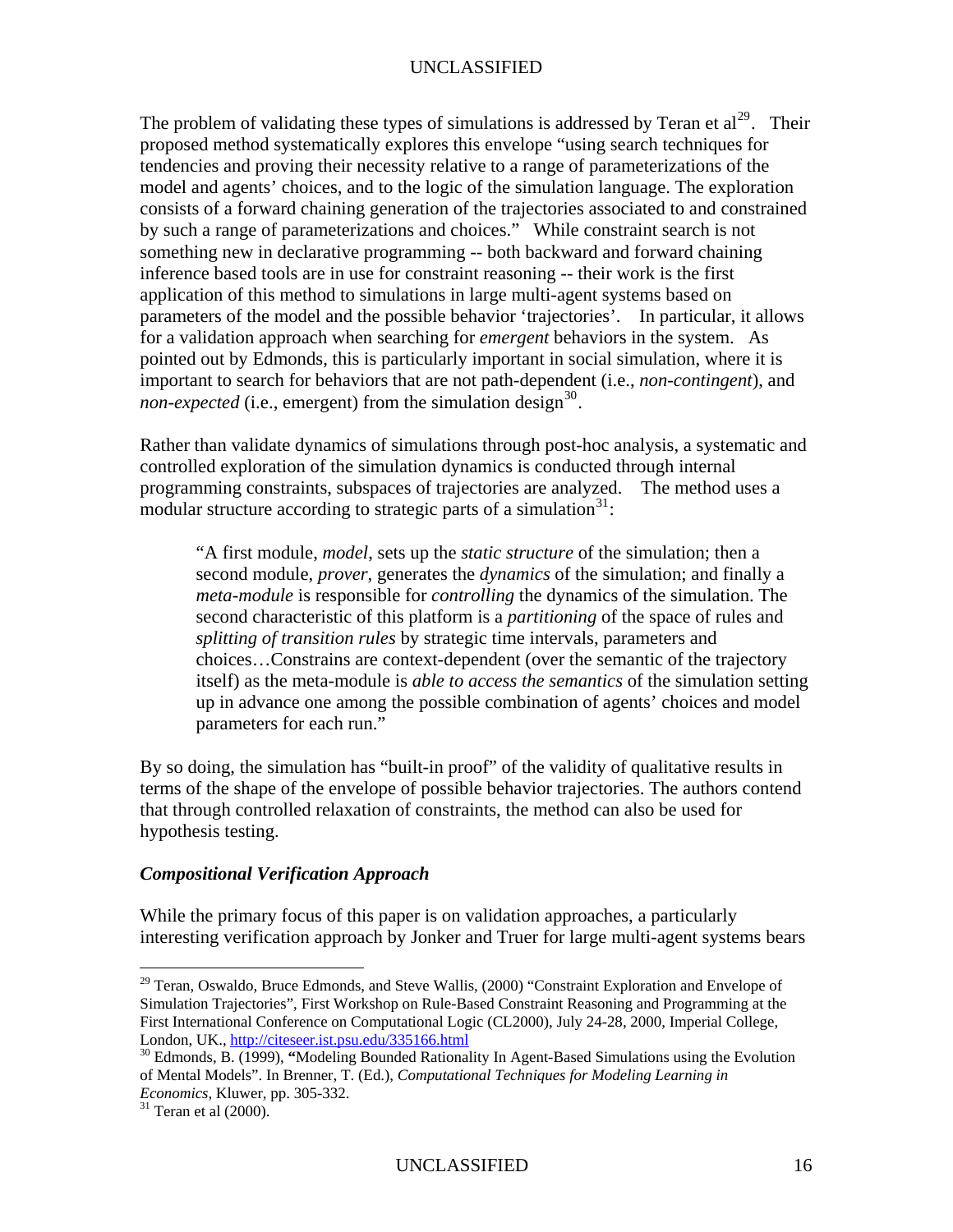mentioning. For such systems the boundary between verification and validation becomes quite "gray". In Jonker and Truer's approach, which has some inherent validation logic built into it, verification is defined to be the "proof that, under a certain set of assumptions, a system will adhere to a certain set of properties, for example the [d](#page-17-0)esign requirements".  $32$ 

[between properties and assumptions to demonstrate that the system -- together with th](#page-17-0)e [method based on well-structured proofs of the process abstra](#page-17-0)ctions at different levels that are operative in both static and dynamic agents, with variants of pro-activeness and reactiveness. Formalized in terms of temporal semantics, re-useable requirements are derived from properties of agent components and their interactions with the "world" through a "task" models. The approach has been successfully applied in the multi-agent [Their approach uses mathematical proofs in distributed, formal analyses of relations](#page-17-0)  [assumptions -- implies the properties that it needs to fulfill. They propose a compositional](#page-17-0) system DESIRE, using generic broker agent architecture<sup>[33](#page-17-1)</sup>.

### **Perspectives of Users and Decision Makers**

 $\overline{a}$ 

The previous sections looked at issues around, and approaches for, verification and important to consider in evaluating whether or not to use these types of models, and when using them to develop a validation processes to confidently apply them to assess the degree of confidence in them, and making recommendations for action on the basis of validation of complex social simulations from the perspectives of complexity science, social sciences, artificial intelligence, and the modeling community. In addition to model developers and users, perspectives of the ultimate decision maker  $34$  s, are equally problems of national security<sup>35</sup>. The process of interpreting model results, establishing them is best done collaboratively between users and decision makers, but often falls to either one or the other.

the point of view. This should impact the overall simulation design process to assure validity of model for the intended purpose, as discussed in the introductory sections. For example, a user's requirements might be around assessing relative strengths of evidence for competing hypothesis to explain behaviors, whereas a decision maker's requirements One of the first things to ask as a user and/or decision maker is, "How will the model help me solve my problem?" In some cases, the answer will be different depending on

 $32$  Jonker, Catholijn M. and Jan Treur (1997) "Compositional Verification of Multi-Agent Systems: a Formal Analysis of Pro-activeness and Reactiveness", Lecture notes in *Computer Science*; Vol 1536, pp. 350-380.

<span id="page-17-0"></span> $33$  Jonker, Catholijn M. and Jan Treur (2002) "Compositional Design and Maintenance of Broker Agents", in *Intelligent Agents and Their Applications*, ISBN 3-7908-1469-5, Physica-Verlag GmbH, Heidelberg, Germany, pp. 149-172.

<span id="page-17-1"></span><sup>&</sup>lt;sup>34</sup> In this discussion, a user is assumed to be an analyst or modeler whose job it is to represent reality through the model in order to answer questions about a particular problem; a decision maker is one whose job it is to take action on the basis of the results that come out of simulations using the model.

<span id="page-17-2"></span><sup>&</sup>lt;sup>35</sup> The discussion in the section draws on the work of Jessica Glicken Turnley, Galisteo Consulting Inc., personal communication, October 2006.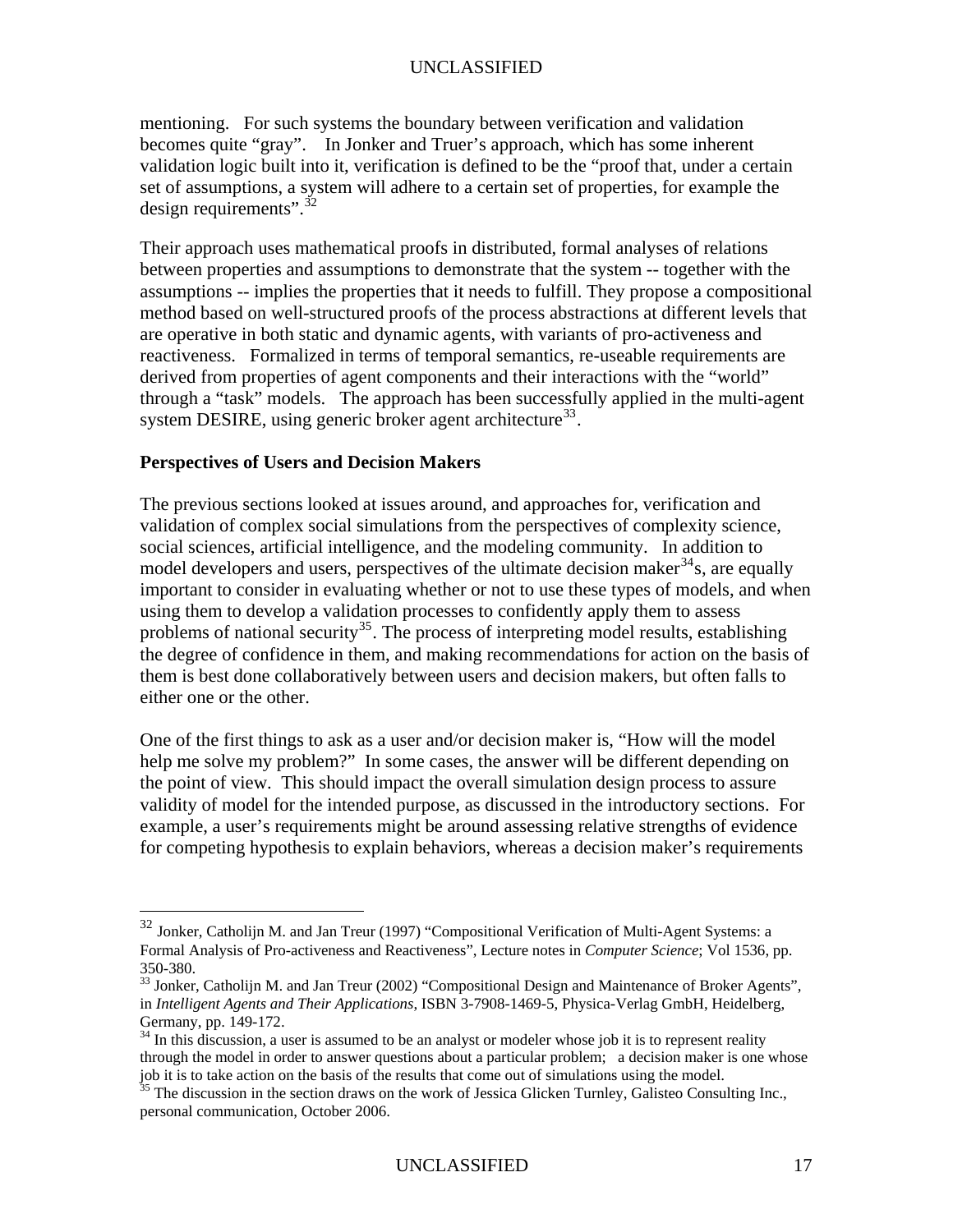might be around what actions should be taken that assures the best options are followed in either case.

Both points of view – user and decision-maker -- should drive model and simulation design requirements. As noted previously, in some cases a model can be a theorybuilding tool. In others, it can be used to create' a prediction or representations of processes of learning about a problem, but do not necessarily contribute directly to the possible 'future states'. In yet others, models can be used in decision-making situations as mediators to gain further insights into a situation and to help in conceptualizing alternative views of possible future states. In this sense, models can advance the solution of the problem. Models can also be expressions of problems themselves, whereby in the development of the model, a consensus can be obtained among a diverse group of stakeholders<sup>36</sup>.

important to resolving the problem from the perspectives of both users and decision makers. The degree of confidence necessary will depend on the risk nature of the decisio n maker and may vary according to consequence of the decision, time frame available to make the decision, other information sources available to the decision-maker etc. As this risk factor (be it qualitative or quantitative), is difficult to measure or assess, it is ideal if the ultimate user and/or decision maker and their requirements are an integral part of the model building and validation process. This also enhances learning, as model construction is often the time of greatest learning about the relationships between elements, the factors that influence those, and how both co-evolve in time. As stated by As mentioned previously, a validation process must provide confidence that the simulation model is an accurate representation of the problem and captures the dynamics Moss,

"Good validation of social simulation requires prediction but a good prediction is not always a sufficient indicator for validity….Descriptiveness is also a good indicator…for the validity of ... models… When we model social processes in a participatory context, then agreement of the participating stakeholders on the validity of the model can be a reasonable indicator for the validity of the  $model<sup>1,37</sup>$ 

Another key to increasing a user and/or decision-maker's confidence in the model is to establish a clear communication structure between the modeler, user, and the decision

 $36$  For example, collaborative model building to achieve consensus is useful when there are equally likely explanations for phenomena that cannot be proved or disproved, or oppositional possible future states that impact exogenous conditions in the model. In these cases, the impact of adopting different assumptions can be explored and, in the best of all cases, agreement can be reached on what differences do NOT matter, and which ones do. Where significant differences are shown to matter, all parties can agree on courses of action to account for uncertainties introduced by these differences. This was the case in the use of models to define the scientific research program necessary to support the license application for the Waste Isolation Pilot Plant, as the world's first (and only) licensed geologic repository for nuclear waste. See reference to Prindle et al, 1996.

<sup>&</sup>lt;sup>37</sup> Moss, S. (2001) Editorial introduction: Messy Systems — the Target for Multi Agent-Based Simulation. In S. Moss and P. Davidson (eds), *Multi-Agent-Based Simulation*, pp. 1–14. Springer, Berlin.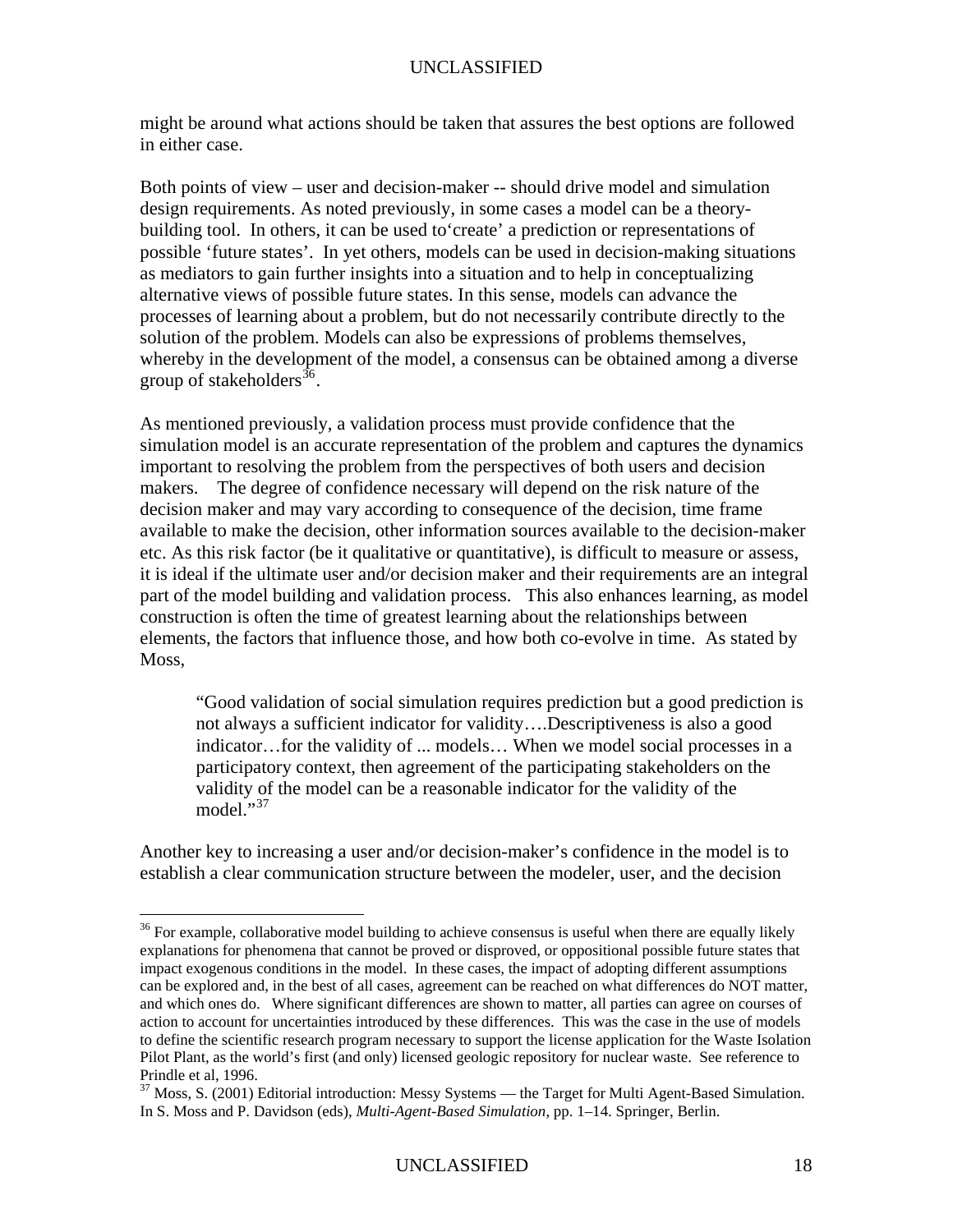maker. Within this structure, there should be a well-articulated processes for communicating uncertainty, recognizing that decision makers tend to want a 'number' or a 'bright line' for action out of the model. This implies that there has been agreement on established at the outset of the model design process and maintained throughout its the important output metrics for making decisions with the model, how to assess the uncertainty of that output (which includes, but is not limited to, uncertainty in the model itself) and some consensus around knowing when enough modeling has been done to reach the level of confidence desired. Ideally, this communication structure is implementation and analysis of results for the reasons mentioned previously in this section.

Questions about uncertainty need to be differentiated from questions about validation in models, as there are many sources of uncertainty beyond those involved in the validation of a model. Methods for uncertainty quantification try to pinpoint what these sources are information (through ongoing research, experimentation, or simulations, for example) and how to reduce the uncertainty, once the sources are known. Validating models is only one of the means by which uncertainty is addressed. Gathering additional might also be valuable to address uncertainty. It is important to decision makers to understand to what degree uncertainty can be reduced by model validation and what uncertainty will still remain.

waste management -- the stakes have been quite high for decisions made on the basis of invested into methodologies for the iterative processes of model verification and validation, uncertainty quantification, information gathering (to reduce uncertainty), and risk assessments<sup>[38](#page-19-0)</sup>. Although these models are primarily (but not entirely) based on absence of data in some modeling regimes that are outside of original design decision-maker in the nuclear science and engineering programs bear investigation for successfully applied are those used to quantify uncertainty in the annual recertification by In the nuclear science and engineering communities – e.g., weapons, reactor safety, and model simulations; significant research dollars and efforts have accordingly been physical (as compared to human/social) systems, these systems have high degrees of residual uncertainty which must be understood in the context of decision-making risk. Some of the sources of uncertainty bear similarity those in simulating social systems: namely, the dynamic, changing nature of the systems over the time-frames being modeled; the impact of unknown future events on assumptions in the models; and the specifications. Accordingly, some of the approaches developed for better risk-based decision making that make explicit these uncertainties and the risk they pose to the application to social simulations. Two particular examples where methods have been

<span id="page-19-0"></span><sup>&</sup>lt;sup>38</sup> For recommendations of design of verification and validation benchmarks based on lessons learned in these applications, see Oberkampf, W.L. and T.G. Trucano, "Verification and Validation Benchmarks", SAND 2007-0853, Sandia National Laboratories, Albuquerque, NM, to be published in Nuclear Engineering and Design, [Nancy, is this a book or a journal?] 2007. These authors argue that the understanding of predictive capability of a computational model is built on the level of achievement in V&V activities and the quantification of uncertainties related to the application of interest.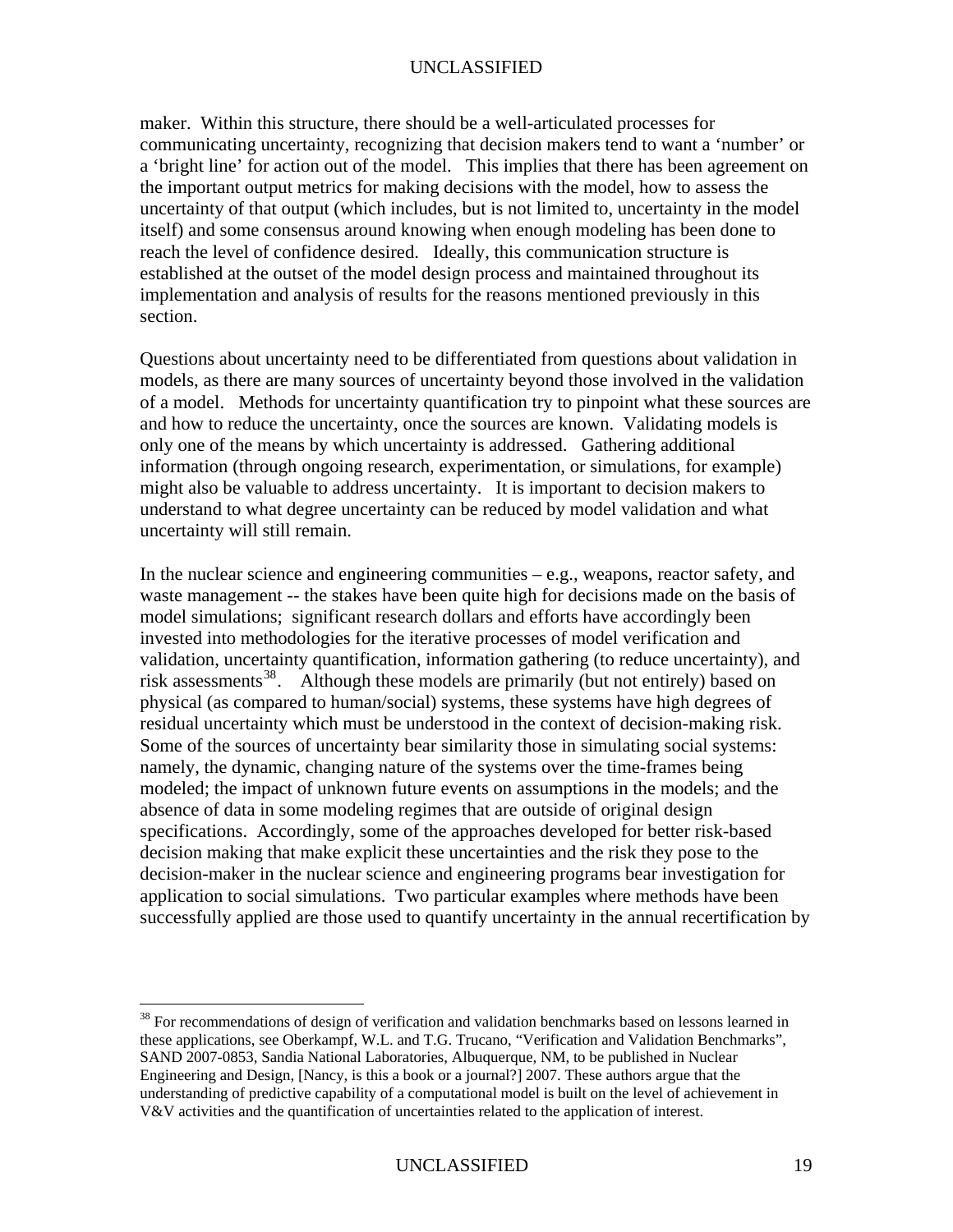the nuclear weapons lab directors for stockpile surety<sup>39</sup> and the Systems Prioritization Method developed as part of the licensing process for the Waste Isolation Pilot Plant<sup>[40](#page-20-0),[41](#page-20-1)</sup>.

robust procedures to bridge between theory and practice, with probabilistic methods often heterogeneous, or sparse data, as is often the case for complex social systems<sup>[42](#page-20-1)</sup>. Current evidence base for the models, how to reduce the impact of these uncertainties, and how to use the models for improved decision making in light of the inherent and/or irreducible uncertainties. The quantification of uncertainty continues as an ongoing research area outside of these communities as well. One of the problems noted by experts in this field is the lack of being the only framework presented for applied problems. Probabilistic methods, while they have many important advantages, are not be justified in situations of incomplete, research within the Generalized Information Theory community is promising in that it seeks to systematically map existing real world problem situations into the appropriate uncertainty quantification methods via a methodology based on the available data and the requirements of the uncertainty quantification method<sup>[43](#page-20-1)</sup>. This research holds promise for helping communicate to decision makers where uncertainties are in both models and the

 $\overline{a}$ 

<sup>&</sup>lt;sup>39</sup> See, for example, written statement of LANL laboratory director John Brown to the Strategic Forces Subcommittee of the Armed Services Committee United States Senate, April 25, 2001. http://www.lanl.gov/orgs/pa/News/testimony042501.pdf

<sup>40</sup> Marietta, M. G., J.C. Helton, N. Hayden Prindle, F. Mendenhall, D. M. Boak, W.E. Beyeler, D.K. Rudeen, R.C. Lincoln, K.M. Trauth, D.R. Anderson, "The Second Iteration of the Systems Prioritization Method: A Systems Prioritization and Decision-aiding tool for the Waste Isolation Pilot Plant. Volume I: Synopsis of Method and Results.", SAND 95-2017/1, Sandia National Laboratories, Albuquerque, NM., May 1996

<sup>41</sup> Prindle, Hayden, N., D.M. Boak, R.F. Weiner, W. Beyeler, S. Hora, M.G. Marietta, J.C. Helton, D. Rudeen, H. Jow, and M. Tierney, "The Second Iteration of the Systems Prioritization Method: A Systems Prioritization and Decision-Aiding Tool for the Waste Isolation Pilot Plant, Volume III, Analysis for Final Programmatic Recommendations", SAND 95-2017/3, Sandia National Laboratories, Albuquerque, NM., May 1996

<span id="page-20-0"></span><sup>&</sup>lt;sup>42</sup> Sentz, Karl (n/d) "Generalized Information Theory and Practical Applications: Establishing the Methodological Link", Los Alamos National Laboratory, LA-UR 04-4577.

<span id="page-20-1"></span><sup>&</sup>lt;sup>43</sup> See, for example: George, T. and N.R. Pal, (1996) "Quantification of Conflict in Dempster-Shafer Framework: A New Approach", International Journal of General Systems, Volume 24 No. 4, pp 407-423.; Thow-Yick, L. (1998) "General information theory: some macroscopic dynamics of the human thinking systems", Information Processing and Management, Volume 34, Number 2, March 1998, pp. 275-290(16); Oberkampf, W.L., J.C. Helton, and K. Sentz, (2001), "Mathematical Representation of Uncertainty", AIAA/ASME/ASCE/AHS/ASC Structures, Structural Dynamics, and Materials Conference, Seattle, WA, 16-19 April 2001.; Sentz, K. and S. Ferson. (2002) "Combination of Evidence in Dempster-Shafer Theory." SAND Report 2002-0835, Sandia National Laboratories, Albuquerque, N.M., April 2002.; Klir, G.J. (2003) "Uncertainty-based information." In: Systematic Organization of Information in Fuzzy Systems, edited by P. Melo-Pinto, H. Teodorescu, and T. Fukuda. Amsterdam: IOS Press, pp. 21-52; Agarwal, H., J.E. Renaud, E.L. Preston and D. Padmanabhan, (2004) "Uncertainty Quantification Using Evidence Theory in Multidisciplinary Design Optimization", Reliability Engineering & System Safety, Volume 85, Issues 1-3, July – September 2004, pp. 281-294.; Sentz, K. and A. Wilson, (2005) "Fault Tree Uncertainty Quantification Using Probabilities and Belief Structures on Basic and Non-Basic Events", Fuzzy Information Processing Society, NAFIPS Annual Meeting 26-28 June 2005, pp. 65-68.; Ben-Haim, Y. (2006) "Info-Gap Decision Theory: Decisions Under Severe Uncertainty", Elsevier Publishing Company, NY ,NY.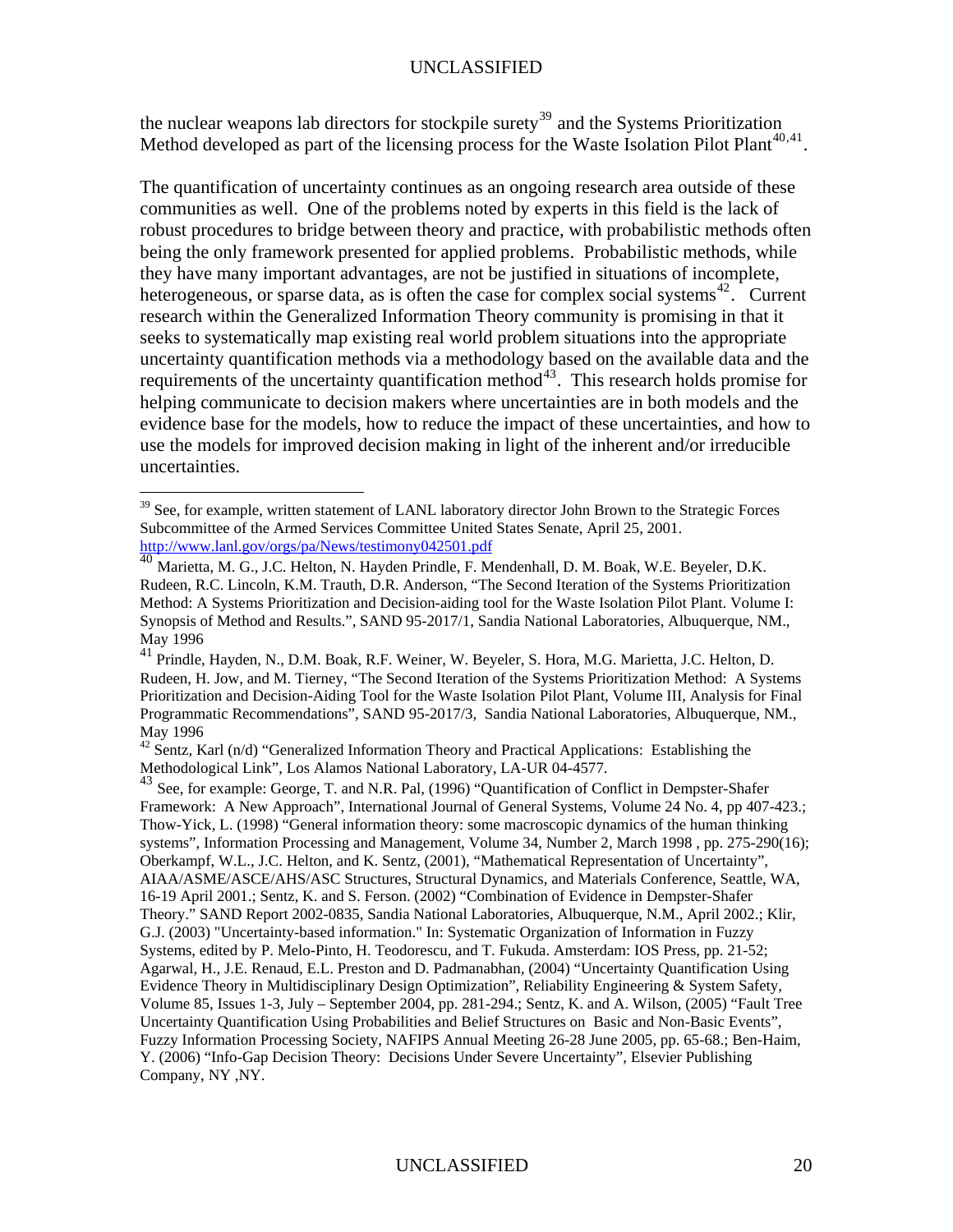#### **Summary**

The dynamic, co-evolutionary, multi-faceted nature of today's national security threats has encouraged the emergence of many new modeling approaches to support transdisciplinary data collection, analysis, and decision support. In addition, recognition of the need to include the social sciences and the humanities in threat analysis introduces new concepts, frames of reference, and language to what historically has been a field structured around the physical and engineering sciences. The modeling and simulation approaches emerging from this confluence of disciplines hold both promise and challenge, particularly in applications to social systems.

Simulation models of social systems can be useful for numerical computation of analytic latter case, analytic solutions of parts of the problem may exist, but not for the complex models when the solution domain becomes intractable, for testing the robustness of analytic models for sensitivity to certain variables and assumptions, and as stand alone simulations of models of complex, nonlinear systems with no analytic solutions. In this system as a whole where emergent behavior results from interactions among purposeful, self-organizing, actors. Each type of use case dictates a particular approach to verification and validation.

However, irrespective of the particular approach, there are some commonalities to all methodology selected is appropriate for the analysis purpose, levels of system complexity (including dynamics and co-evolutionary feedback within the system), and data availability. Second, the approach should provide for verification and validation of each approaches that should be present. First, the approach should establish upfront the epistemological framework of the analysis, and ensure that the model and simulation step in the overall analysis process (data selection, conceptual model development, computational representation of model, simulation procedures and interpretation of results commensurate with analysis purpose). Uncertainties that are inherent to, or introduced through, each step needs to be identified and the propagation of those uncertainties throughout the entire analysis must be evaluated holistically. Thirdly, the perspectives of users and decision makers must be incorporated in the analysis design with particular attention paid to acceptable uncertainty levels.

Depending on the type of analysis, most validation approaches fall into one of three latter which is most relevant – and most difficult – for most social simulations. In recent years, the social science simulation community has tackled these issues and has proposed advances in the fields of artificial intelligence and reasoning, knowledge representation, complex systems, and computational social sciences, have been presented as examples. These examples suggest fruitful areas for exploration, while simultaneously making clear stages: replicative validity, predictive validity, and structural validity. Of these, it is the a number of novel approaches for particular applications. Approaches that draw on that there is no "one-size-fits-all" method or approach.